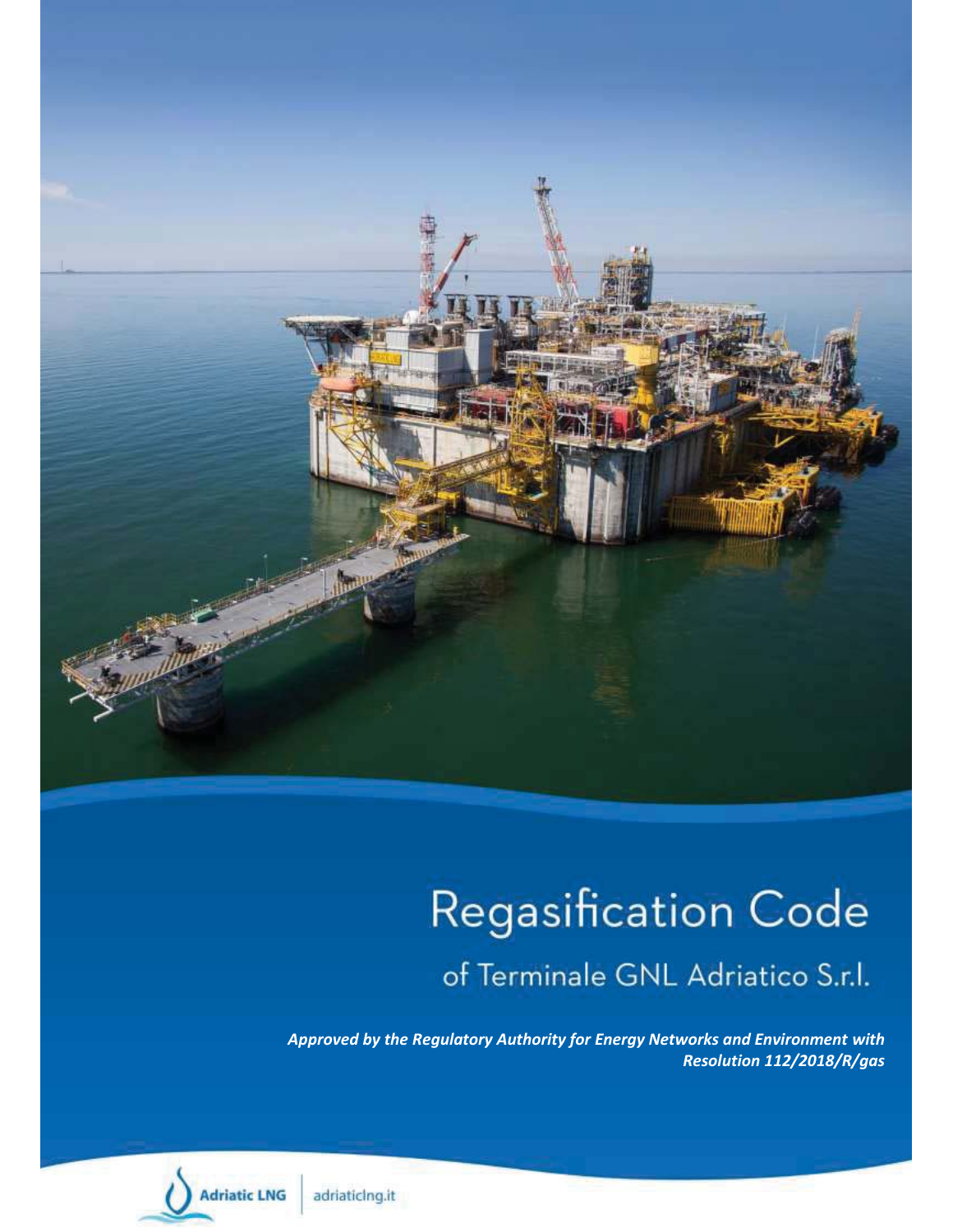# **CONTENTS**

|                   | <b>CHAPTER I GENERAL PRINCIPLES</b>                                            |    | 12 |
|-------------------|--------------------------------------------------------------------------------|----|----|
| I.1               | <b>DEFINITIONS AND INTERPRETATION</b>                                          |    | 12 |
| I.1.1             | <b>Definitions</b>                                                             | 12 |    |
| I.1.2             | Interpretation                                                                 | 28 |    |
| I.2               | <b>LIST OF ANNEXES</b>                                                         |    | 29 |
| I.3               | <b>APPLICABLE LAW</b>                                                          |    | 30 |
| I.4               | <b>RESOLUTION OF DISPUTES</b>                                                  |    | 30 |
| I.4.1             | <b>Competence of the Regulatory Authority for Energy Networks and</b>          |    |    |
|                   | <b>Environment</b>                                                             | 30 |    |
| I.4.2             | Submission to jurisdiction                                                     | 30 |    |
| I.4.3             | <b>Arbitration of Technical Disputes</b>                                       | 30 |    |
|                   | <b>CHAPTER II TERMINAL SPECIFICATIONS, ACCESS PROCEDURES AND</b>               |    |    |
| <b>SCHEDULING</b> |                                                                                |    | 32 |
| II.1              | <b>DESCRIPTION OF THE PLANT AND SYSTEMS</b>                                    |    | 32 |
| II.1.1            | <b>Terminal specifications</b>                                                 | 32 |    |
| II.2              | <b>CAPACITY</b>                                                                |    | 34 |
| II.2.1            | <b>Calculation of the Terminal Capacity</b>                                    | 34 |    |
| II.2.2            | <b>Spot Capacity</b>                                                           | 35 |    |
| II.2.3            | <b>Posting of Terminal Capacity</b>                                            | 35 |    |
| II.2.4            | <b>Subscription of the Terminal Capacity</b>                                   | 36 |    |
| II.2.5            | <b>Access denial</b>                                                           | 45 |    |
| II.2.6            | Released Capacity and Reclaim of the Released Capacity                         | 46 |    |
| II.2.7            | Subscribed Non-Foundation Capacity to be made available to the Operating       |    |    |
|                   | Company for allocation to third parties pursuant to article 14, sub-section 3, |    |    |
|                   | of TIRG                                                                        | 47 |    |
| II.2.8            | Subscribed Foundation Capacity to be made available to the Operating           |    |    |
|                   | Company for allocation to third parties pursuant to article 6, sub-section 3,  |    |    |
|                   | of the MAP decree of 11 April 2006                                             | 49 |    |
| II.2.9            | <b>Allocation Priority</b>                                                     | 49 |    |
| II.3              | <b>SCHEDULING OF UNLOADING SLOTS</b>                                           |    | 49 |
| II.3.1            | <b>General principles</b>                                                      | 49 |    |
| II.3.2            | <b>Annual Scheduling</b>                                                       | 50 |    |
| II.3.3            | Three (3) Month Scheduling                                                     | 52 |    |
| II.3.4            | Planning and management of maintenance and inspections                         | 54 |    |
| II.3.5            | <b>Amendments to schedules</b>                                                 | 55 |    |
| II.3.6            | <b>Unloading Slot unavailability</b>                                           | 56 |    |
| II.3.7            | <b>Additional Services</b>                                                     | 58 |    |
| <b>SERVICE</b>    | <b>CHAPTER III GENERAL TERMS AND CONDITIONS FOR PROVISION OF THE</b>           |    | 59 |
|                   |                                                                                |    |    |
| <b>III.1</b>      | <b>CAPACITY AGREEMENTS</b>                                                     |    | 59 |
| III.2             | <b>SCOPE OF CAPACITY AGREEMENTS AND OBLIGATIONS OF THE PARTIES</b>             |    | 59 |
| <b>III.2.1</b>    | <b>Scope of Capacity Agreements</b>                                            | 59 |    |
| <b>III.2.2</b>    | <b>Parties' obligations</b>                                                    | 59 |    |
| <b>III.2.3</b>    | <b>Service Conditions</b>                                                      | 61 |    |
| <b>III.2.4</b>    | User's representations and warranties                                          | 62 |    |
| <b>III.2.5</b>    | <b>Operating Company's standard of performance</b>                             | 63 |    |
| <b>III.2.6</b>    | <b>User's standard of performance</b>                                          | 63 |    |
| <b>III.2.7</b>    | Refusal of changes in the Service                                              | 64 |    |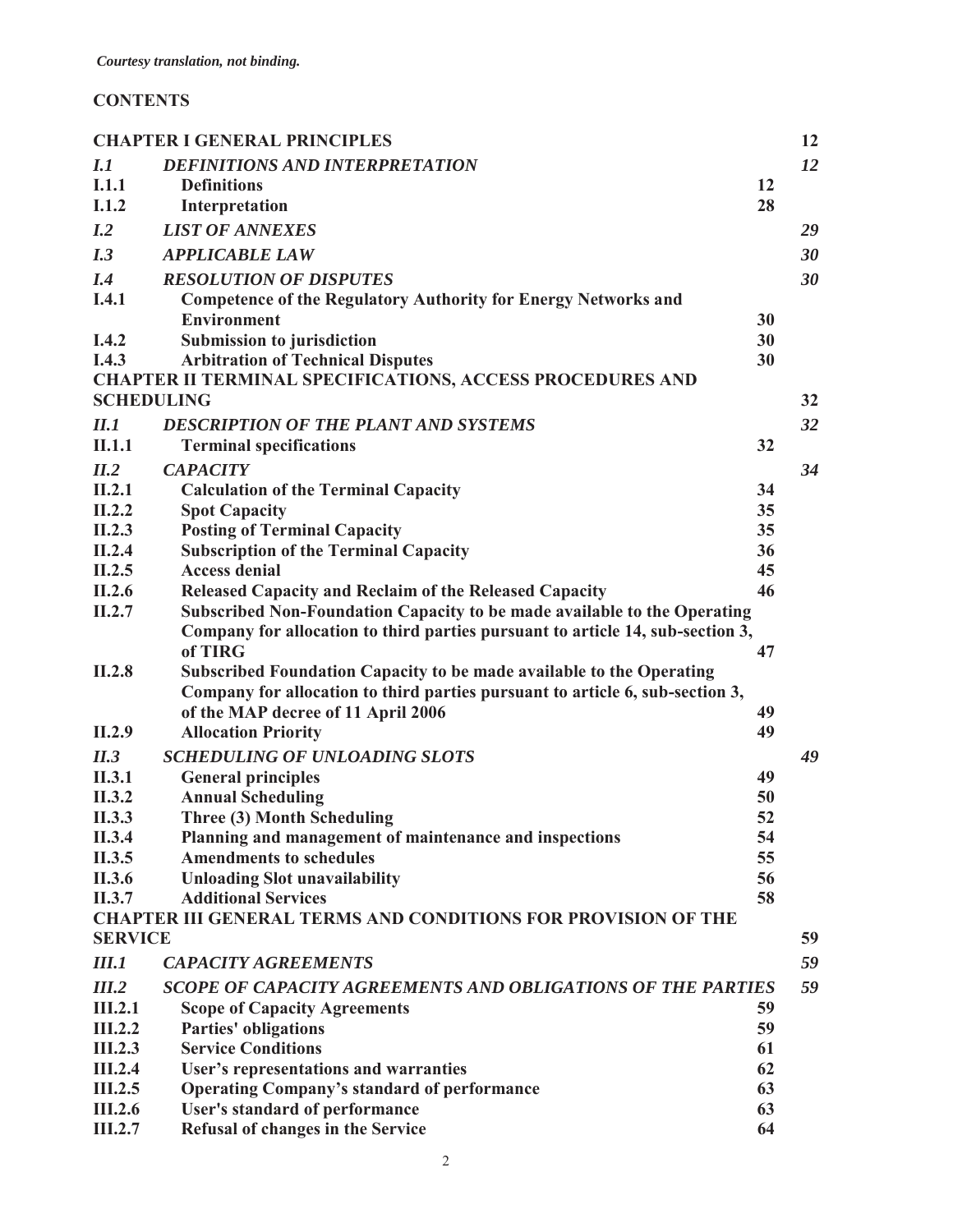| <b>III.2.8</b><br><b>III.2.9</b> | <b>Performance of the Regasification Service</b><br><b>Performance of the Redelivery Service</b>                                            | 64<br>64 |    |
|----------------------------------|---------------------------------------------------------------------------------------------------------------------------------------------|----------|----|
|                                  |                                                                                                                                             |          |    |
| <b>III.3</b>                     | <b>RIGHT OF WITHDRAWAL</b>                                                                                                                  |          | 64 |
| <b>III.3.1</b>                   | <b>Withdrawal by Users</b>                                                                                                                  | 64       |    |
| <b>III.3.2</b>                   | Payment upon User withdrawal                                                                                                                | 65       |    |
| <b>III.4</b>                     | <b>TITLE</b>                                                                                                                                |          | 66 |
| <b>III.4.1</b>                   | <b>Title to LNG</b>                                                                                                                         | 66       |    |
| <b>III.4.2</b>                   | No transfer of title in LNG or resultant Gas                                                                                                | 66       |    |
| <b>III.4.3</b>                   | <b>Right to co-mingle</b>                                                                                                                   | 66       |    |
| <b>III.5</b>                     | <b>QUANTITY AND QUALITY OF LNG</b>                                                                                                          |          | 66 |
| <b>III.6</b>                     | <b>QUANTITY, QUALITY AND PRESSURE OF GAS</b>                                                                                                |          | 69 |
| <b>III.6.1</b>                   | <b>Redelivery of Gas</b>                                                                                                                    | 69       |    |
| <b>III.6.2</b>                   | <b>Losses and Consumption of the Regasification chain</b>                                                                                   | 79       |    |
| III.7                            | <b>FORCE MAJEURE</b>                                                                                                                        |          | 79 |
| III.7.1                          | <b>Meaning of Force Majeure</b>                                                                                                             | 79       |    |
| III.7.2                          | <b>List of Force Majeure Events</b>                                                                                                         | 79       |    |
| <b>III.7.3</b>                   | <b>Relief for Force Majeure</b>                                                                                                             | 80       |    |
| <b>III.7.4</b>                   | <b>Action to be taken on Force Majeure</b>                                                                                                  | 80       |    |
| III.7.5                          | <b>Termination for extended Force Majeure</b>                                                                                               | 81       |    |
| III.7.6                          | <b>Exclusivity of Force Majeure provisions</b>                                                                                              | 83       |    |
| III.7.7                          | Force majeure declared by the counterparties of import contracts                                                                            | 83       |    |
| <b>III.8</b>                     | <b>INVOICES, PAYMENT AND CAPACITY MAKE-UP</b>                                                                                               |          | 83 |
| <b>III.8.1</b>                   | <b>Invoicing by the Operating Company</b>                                                                                                   | 83       |    |
| <b>III.8.2</b>                   | Due date for invoices                                                                                                                       | 88       |    |
| <b>III.8.3</b>                   | <b>Payment Instructions</b>                                                                                                                 | 88       |    |
| <b>III.8.4</b>                   | <b>Suspension of payment of invoices</b>                                                                                                    | 88       |    |
| <b>III.8.5</b>                   | <b>Default interest</b>                                                                                                                     | 88       |    |
| <b>III.8.6</b>                   |                                                                                                                                             | 88       |    |
| <b>III.8.7</b>                   | <b>Adjustment of Errors</b><br>No deduction of taxes; liability for Maritime Charges                                                        | 89       |    |
| <b>III.8.8</b>                   |                                                                                                                                             | 89       |    |
| <b>III.8.9</b>                   | <b>Adjustments to the applicable tariffs</b><br><b>Annual Reconciliation Calculation</b>                                                    | 89       |    |
| <b>III.8.10</b>                  |                                                                                                                                             | 90       |    |
| <b>III.8.11</b>                  | <b>Capacity Make-Up</b>                                                                                                                     | 91       |    |
| <b>III.8.12</b>                  | <b>Charges for scheduling variance applicable to Continuous Users</b><br><b>Charges for scheduling variance applicable to Spot Capacity</b> | 92       |    |
| <b>III.8.13</b>                  | Invoicing of scheduling variance charges                                                                                                    | 93       |    |
| <b>III.8.14</b>                  | Invoicing of Losses and Consumption of the Regasification chain                                                                             | 93       |    |
| <b>III.8.15</b>                  | Invoicing of quantities of gas to be paid in kind to the transportation                                                                     |          |    |
|                                  | company to cover the needs of consumption, network and gas losses.                                                                          | 93       |    |
|                                  |                                                                                                                                             |          |    |
| <i>III.9</i>                     | TAXES, DUTIES AND CHARGES ON THE GAS                                                                                                        |          | 94 |
| <b>III.9.1</b>                   | <b>Fiscal Compliance</b>                                                                                                                    | 94       |    |
| <b>III.9.2</b>                   | <b>Liability for tax obligations</b>                                                                                                        | 94       |    |
| <b>III.9.3</b>                   | Payment of duties, and taxes (including VAT)                                                                                                | 94       |    |
| <b>III.9.4</b>                   | <b>Administrative Documentation</b>                                                                                                         | 94       |    |
| <b>III.10</b>                    | <b>GUARANTEES</b>                                                                                                                           |          | 95 |
| <b>III.10.1</b>                  | <b>Financial security for User's obligations</b>                                                                                            | 95       |    |
| <b>III.10.2</b>                  | <b>First Demand Parent Company Guarantee</b>                                                                                                | 96       |    |
| <b>III.10.3</b>                  | <b>First Demand Guarantee</b>                                                                                                               | 97       |    |
| <b>III.10.4</b>                  | <b>Replacement of and calls on First Demand Guarantee</b>                                                                                   | 97       |    |
| <b>III.10.5</b>                  | <b>Gas Advance Operation guarantee</b>                                                                                                      | 98       |    |
| <b>III.10.6</b>                  | <b>Signing authorities</b>                                                                                                                  | 99       |    |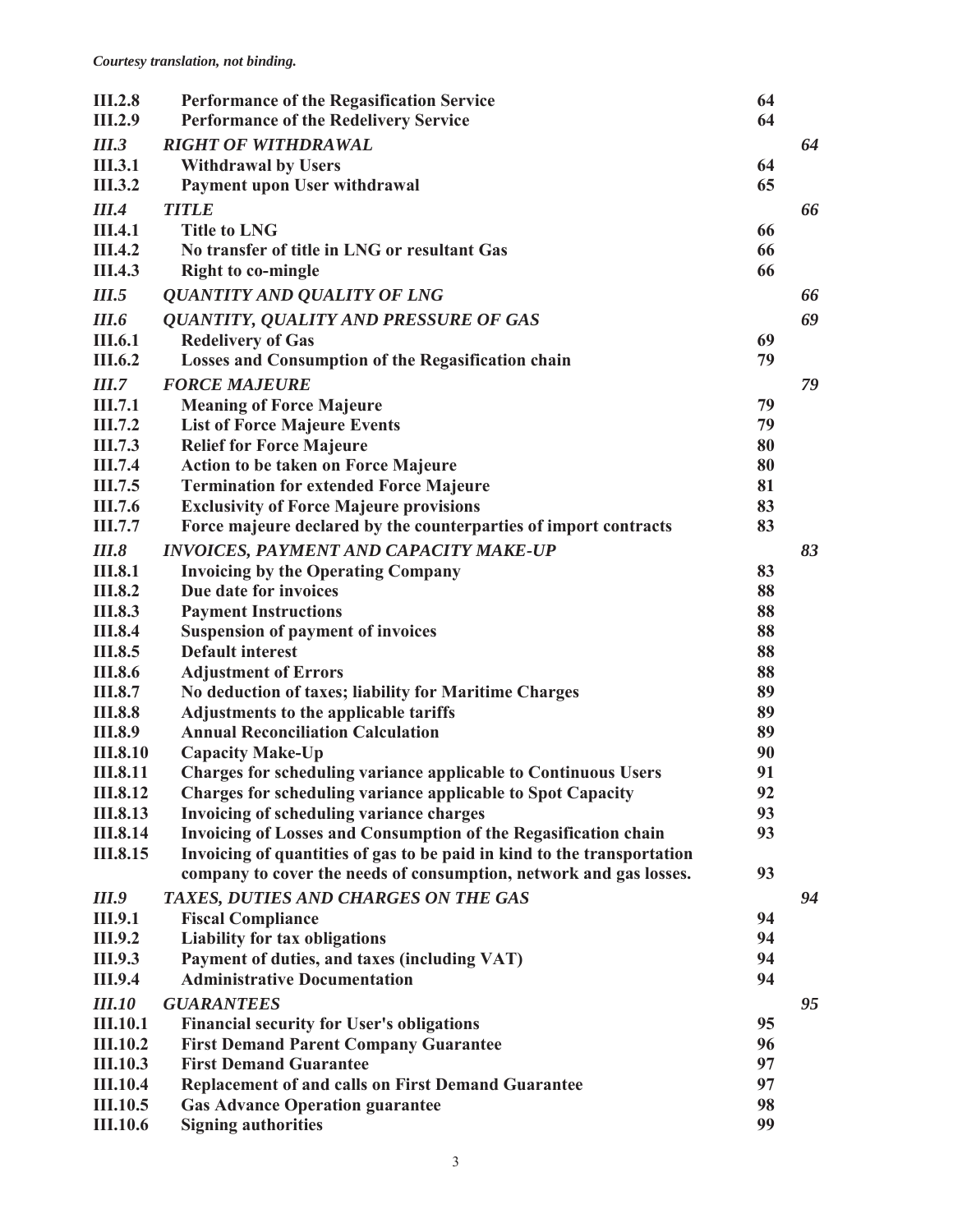| <b>III.10.7</b> | <b>Application of clause 10 to Spot Capacity Applicants and Users</b>     | 99         |                   |
|-----------------|---------------------------------------------------------------------------|------------|-------------------|
| <b>III.11</b>   | <b>INSURANCE</b>                                                          |            | 99                |
| <b>III.11.1</b> | <b>Operating Company insurance</b>                                        | 99         |                   |
| <b>III.11.2</b> | <b>User insurance</b>                                                     | 99         |                   |
| <b>III.12</b>   | <b>EXCHANGES OF SUBSCRIBED CAPACITY AND TRANSFERS OF SUBSCRIBED</b>       |            |                   |
|                 | <b>FOUNDATION AND REGULATED CAPACITY</b>                                  |            | 99                |
| <b>III.12.1</b> | <b>Exchanges of Subscribed Capacity</b>                                   | 99         |                   |
| <b>III.12.2</b> | <b>Transfers of Subscribed Foundation Capacity</b>                        | 101        |                   |
| <b>III.13</b>   | <b>TERMINATION</b>                                                        |            | 103               |
| <b>III.13.1</b> | <b>Termination by the Operating Company</b>                               | 103        |                   |
| <b>III.13.2</b> | <b>Withdrawal by the Operating Company</b>                                | 103        |                   |
| <b>III.13.3</b> | <b>Accrued rights</b>                                                     | 104        |                   |
| <b>III.13.4</b> | Waiver of Italian civil code rights                                       | 104        |                   |
| <b>III.14</b>   | <b>LIABILITY</b>                                                          |            | 104               |
| <b>III.14.1</b> | <b>Limitation of liability</b>                                            | 104        |                   |
| <b>III.14.2</b> | <b>Payment upon Operating Company termination</b>                         | 105        |                   |
| <b>III.14.3</b> | <b>User indemnity for Damaging Events</b>                                 | 106        |                   |
| <b>III.14.4</b> | <b>No actions amongst Users</b>                                           | 107        |                   |
| <b>III.14.5</b> | <b>Environmental indemnity from Users</b>                                 | 107        |                   |
| <b>III.15</b>   | <b>COMPLAINTS</b>                                                         |            | 107               |
| <b>III.15.1</b> | <b>Inspections of the Service</b>                                         | 107        |                   |
| <b>III.15.2</b> | <b>Complaints</b>                                                         | 107        |                   |
| <b>III.15.3</b> | <b>Supporting documentation for complaints</b>                            | 108        |                   |
| <b>III.15.4</b> | <b>Restriction on bringing complaints</b>                                 | 108        |                   |
| <b>III.16</b>   | <b>DOMICILE AND NOTICES</b>                                               |            | 108               |
| <b>III.16.1</b> | <b>Service of notices</b>                                                 | 108        |                   |
| <b>III.16.2</b> | Domicile for notice purposes                                              | 108        |                   |
| <b>III.17</b>   | <b>WAIVER</b>                                                             |            | <i><b>108</b></i> |
| <b>III.18</b>   | <b>CONFIDENTIALITY</b>                                                    |            | 109               |
| <b>III.18.1</b> | No disclosure of confidential information                                 | 109        |                   |
| <b>III.18.2</b> | Liability for disclosure of confidential information                      | 109        |                   |
| <b>III.18.3</b> | <b>Exceptions to confidentiality</b>                                      | 109        |                   |
| <b>III.18.4</b> | <b>Duration of confidentiality obligations</b>                            | <b>110</b> |                   |
| <b>III.18.5</b> | <b>Compliance with confidentiality laws</b>                               | <b>110</b> |                   |
| <b>III.18.6</b> | Statement of information under the applicable data protection Regulations | <b>110</b> |                   |
| <b>III.19</b>   | <b>ENFORCEMENT COSTS</b>                                                  |            | 111               |
| <b>III.20</b>   | <b>WAIVER OF IMMUNITY</b>                                                 |            | 111               |
|                 | <b>CHAPTER IV ACCESS OF LNG TANKERS TO THE TERMINAL</b>                   |            | 112               |
| IV.1            | <b>LNG TANKERS</b>                                                        |            | <i>112</i>        |
| <b>IV.1.1</b>   | <b>LNG Tankers requirements</b>                                           | 112        |                   |
| <b>IV.1.2</b>   | <b>Acceptance of LNG Tankers</b>                                          | 112        |                   |
| <b>IV.1.3</b>   | <b>Rejection of LNG Tankers</b>                                           | 113        |                   |
| <b>IV.1.4</b>   | <b>Modifications to LNG Tankers</b>                                       | 113        |                   |
| IV.2            | <b>NOTICES</b>                                                            |            | 114               |
| <b>IV.2.1</b>   | <b>Departure notice</b>                                                   | 114        |                   |
| IV.2.2          | Forty-eight (48) hours advance notice                                     | 115        |                   |
| IV.2.3          | Twenty-four (24) hours advance notice                                     | 115        |                   |
| <b>IV.2.4</b>   | <b>Arrival notice</b>                                                     | 115        |                   |
| IV.2.5          | <b>Notice of Readiness</b>                                                | 115        |                   |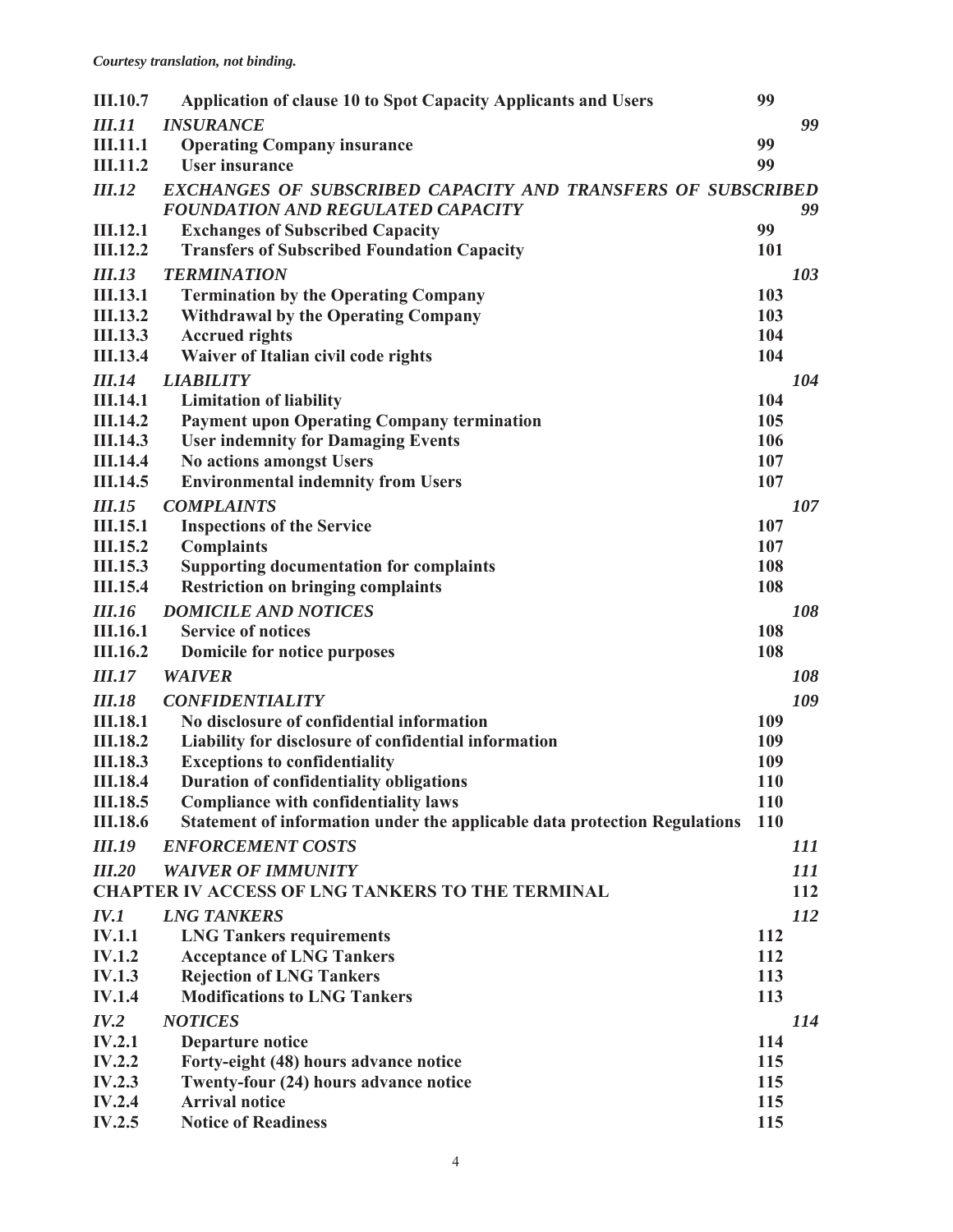| IV.3                                     | ARRIVAL AND UNLOADING OF LNG TANKERS AT THE TERMINAL                                                      |            | <b>116</b> |
|------------------------------------------|-----------------------------------------------------------------------------------------------------------|------------|------------|
| <b>IV.3.1</b>                            | <b>Procedures for LNG Tankers</b>                                                                         | 116        |            |
| <b>IV.3.2</b>                            | <b>On-Time Arrival</b>                                                                                    | 117        |            |
| <b>IV.3.3</b>                            | <b>Early Arrival</b>                                                                                      | 117        |            |
| <b>IV.3.4</b>                            | <b>Late Arrival</b>                                                                                       | 117        |            |
| <b>IV.3.5</b>                            | <b>Delays</b>                                                                                             | 118        |            |
| <b>IV.3.6</b>                            | <b>Re-Assignment of Berth</b>                                                                             | 118        |            |
| <b>IV.3.7</b>                            | <b>Completion of Unloading</b>                                                                            | 118        |            |
| <b>IV.3.8</b><br><b>IV.3.9</b>           | <b>Laytime and Demurrage</b><br><b>Excess Boil-off</b>                                                    | 119<br>120 |            |
|                                          | <b>CHAPTER V MANAGEMENT OF SERVICE EMERGENCIES</b>                                                        |            | 121        |
| V.1                                      | <b>INTRODUCTION</b>                                                                                       |            | 121        |
| V <sub>1</sub> 2                         | <b>SERVICE EMERGENCIES</b>                                                                                |            | 121        |
| V.2.1                                    | <b>Types of emergency</b>                                                                                 | 121        |            |
| V.2.2                                    | Levels of emergency                                                                                       | 121        |            |
| V.2.3                                    | <b>Objectives of intervention</b>                                                                         | 121        |            |
| V.2.4                                    | Description of the emergency alarm system                                                                 | 122        |            |
| V.3                                      | <b>EMERGENCY FOR NON SCHEDULED OUT OF SERVICE</b>                                                         |            | 123        |
| V.4                                      | <b>INFORMATION IN RELATION TO EMERGENCIES</b>                                                             |            | 123        |
|                                          | <b>CHAPTER VI AMENDEMENT OF THE REGASIFICATION CODE</b>                                                   |            | 124        |
| VI.1                                     | <b>GENERAL PRINCIPLES</b>                                                                                 |            | 124        |
| <b>VI.1.1</b>                            | <b>Automatic modification for mandatory rules</b>                                                         | 124        |            |
| <b>VI.1.2</b>                            | <b>Amendments</b>                                                                                         | 124        |            |
| VI.2                                     | <b>REQUESTS FOR THE AMENDMENT</b>                                                                         |            | 125        |
| VI.2.1                                   | Subjects entitled to submit requests for the amendment of the Regasification                              |            |            |
|                                          | Code                                                                                                      | 125        |            |
| VI.2.2                                   | Requirements for the admissibility of the requests                                                        | 125        |            |
| <b>VI.2.3</b>                            | <b>Declaration of admissibility</b>                                                                       | 125        |            |
| <b>VI.2.4</b>                            | <b>Assessment of the request</b>                                                                          | 126        |            |
| VI.3                                     | PROPOSALS FOR THE AMENDMENT OF THE REGASIFICATION CODE                                                    |            | <b>126</b> |
| <b>VI.3.1</b>                            | Preparation of the proposals for the amendment                                                            | 126        |            |
| VI.3.2                                   | <b>Consultation on the proposed amendment</b>                                                             | 127        |            |
| VI.3.3                                   | Filing with the Regulatory Authority for Energy Networks and Environment<br>of the proposal for amendment | 127        |            |
| VI.4                                     | <b>COMMUNICATIONS</b>                                                                                     |            | 128        |
|                                          | <b>CHAPTER VII QUALITY OF THE SERVICE</b>                                                                 |            | 129        |
| <i>VII.1</i>                             | <b>INTRODUCTION</b>                                                                                       |            | <i>129</i> |
| <i>VII.2</i>                             | <b>BASIC PRINCIPLES</b>                                                                                   |            | 129        |
| <i>VII.3</i>                             | <b>Areas of Intervention</b>                                                                              |            | 131        |
| <i>VII.4</i>                             | <b>STANDARD OF QUALITY OF SERVICE</b>                                                                     |            | 132        |
| <b>ARTICLE 1. - RECITALS AND ANNEXES</b> |                                                                                                           |            | 151        |
| <b>ARTICLE 2.</b>                        | <b>CONSENT TO ASSIGNMENT AND STEP-IN RIGHTS</b>                                                           |            | <i>152</i> |
|                                          | <b>ARTICLE 3. - PAYMENTS UNDER THE CAPACITY AGREEMENT</b>                                                 |            | 153        |
|                                          | <b>ARTICLE 4. - REPRESENTATIONS AND WARRANTIES OF THE USER</b>                                            |            | 153        |
|                                          | <b>ARTICLE 5. - OPINION OF COUNSEL</b>                                                                    |            | 154        |
|                                          | <b>ARTICLE 6. - MISCELLANEOUS</b>                                                                         |            | 154        |
|                                          | <b>FIRST DEMAND GUARANTEE</b>                                                                             |            | 166        |
| Whereas:166                              |                                                                                                           |            |            |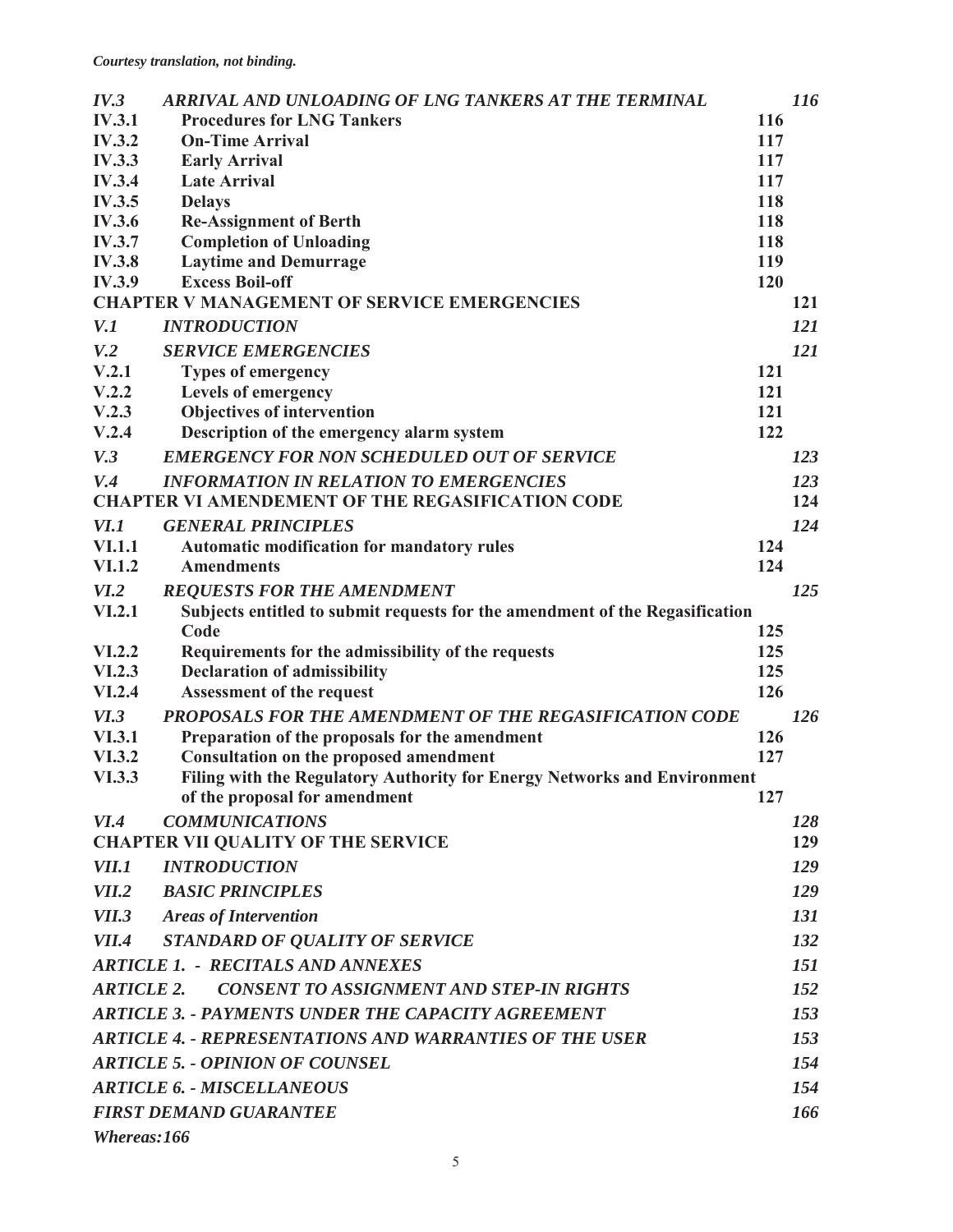| <b>User Insurance Policies</b>                                                                    |                                      |                                                        | 177<br>185                                                                                            |            |
|---------------------------------------------------------------------------------------------------|--------------------------------------|--------------------------------------------------------|-------------------------------------------------------------------------------------------------------|------------|
|                                                                                                   | <b>Testing and Measuring Methods</b> |                                                        |                                                                                                       |            |
| <b>SECTION I - DEFINITIONS</b>                                                                    |                                      |                                                        | 185                                                                                                   |            |
|                                                                                                   |                                      |                                                        | PART A - LNG TESTING AND MEASURING METHOD                                                             | 185        |
|                                                                                                   |                                      | <b>SECTION II - TANK GAUGE TABLES</b>                  |                                                                                                       | 185        |
| II.1                                                                                              |                                      | <b>Calibration of LNG Tanks</b>                        |                                                                                                       | 185        |
| II.2                                                                                              |                                      |                                                        | <b>Preparation of Tank Gauge Tables</b>                                                               | 185        |
| II.3                                                                                              |                                      | <b>Accuracy of Tank Gauge Tables</b>                   |                                                                                                       | 185        |
| II.4                                                                                              |                                      | <b>Witnessing of Tank Calibration</b>                  |                                                                                                       | 185        |
| II.5                                                                                              |                                      |                                                        | Re-calibration of LNG Tanks in Case of Distortion, Reinforcement or Modification                      | 185        |
|                                                                                                   |                                      |                                                        | <b>SECTION III - SELECTION OF GAUGING DEVICES</b>                                                     | 185        |
| <i><b>III.1</b></i>                                                                               |                                      | <b>Liquid Level Gauging Devices</b>                    |                                                                                                       | 186        |
| III.2                                                                                             |                                      | <b>Temperature Gauging Devices</b>                     |                                                                                                       | 186        |
| III.3                                                                                             |                                      | <b>Pressure Gauging Devices</b>                        |                                                                                                       | 186        |
| <i>III.4</i>                                                                                      |                                      |                                                        | <b>Verification of Accuracy of Gauging Devices</b>                                                    | 186        |
|                                                                                                   |                                      |                                                        | <b>SECTION IV - MEASUREMENT PROCEDURES</b>                                                            | 186        |
| IV.1                                                                                              | <b>Liquid Level</b>                  |                                                        |                                                                                                       | 186        |
| IV.2                                                                                              | <b>Temperature</b>                   |                                                        |                                                                                                       | 187        |
| IV.3                                                                                              | <b>Pressure</b>                      |                                                        |                                                                                                       | 187        |
| IV.4                                                                                              |                                      |                                                        | <b>Procedures in Case of Gauging Device Failure</b>                                                   | 187        |
| IV.5                                                                                              |                                      |                                                        |                                                                                                       | 187        |
| Determination of Volume of LNG Unloaded<br><b>SECTION V - DETERMINATION OF COMPOSITION OF LNG</b> |                                      |                                                        | 188                                                                                                   |            |
| V.1                                                                                               |                                      | <b>Sampling Procedures</b>                             |                                                                                                       | 188        |
| V <sub>1</sub> 2                                                                                  |                                      | <b>Analysis Procedures</b>                             |                                                                                                       | 188        |
| V.3                                                                                               |                                      |                                                        | <b>Correlation Test of Analytical Equipment and Devices</b>                                           | 189        |
|                                                                                                   |                                      |                                                        |                                                                                                       | 189        |
|                                                                                                   |                                      |                                                        | <b>SECTION VI - DETERMINATION OF BTU QUANTITY OF LNG DELIVERED</b>                                    |            |
| <i>VI.1</i>                                                                                       |                                      | <b>Calculation of Density</b>                          |                                                                                                       | 189        |
| VI.2                                                                                              |                                      |                                                        | <b>Calculation of Gross Heating Value</b>                                                             | 190        |
| VI.3                                                                                              |                                      |                                                        | <b>Calculation of BTU Quantity of LNG Delivered</b>                                                   | 191        |
| <i>VI.4</i>                                                                                       |                                      | <b>Method of Rounding Numbers</b>                      |                                                                                                       | 192        |
|                                                                                                   |                                      | <b>SECTION VII - GAS MEASUREMENT</b>                   | PART B - GAS TESTING AND MEASURING METHOD                                                             | 197<br>197 |
| <i>VII.1</i>                                                                                      |                                      |                                                        |                                                                                                       | 197        |
|                                                                                                   |                                      | <b>Gas Measurement - General</b><br>PHYSICAL CONSTANTS |                                                                                                       | 198        |
|                                                                                                   |                                      |                                                        |                                                                                                       |            |
| Annex (a)                                                                                         |                                      |                                                        | Form of Access Request for all Capacity Agreements other than for any                                 |            |
|                                                                                                   |                                      | Part I                                                 | <b>Foundation Capacity Agreement</b><br>Form of Access Request for all Capacity Agreements other than | 134        |
|                                                                                                   |                                      |                                                        | for any Foundation Capacity Agreement                                                                 | 138        |
|                                                                                                   |                                      | Part II                                                | Form of Access Request for Capacity Make-Up                                                           | 141        |
|                                                                                                   |                                      | Part III                                               | <b>Form of Modified Acceptance for Non-Foundation Capacity</b>                                        |            |
|                                                                                                   |                                      |                                                        | <b>Agreement</b>                                                                                      | 144        |
|                                                                                                   |                                      | Part IV                                                | <b>Non-Foundation Capacity Agreement</b>                                                              | 145        |
|                                                                                                   |                                      |                                                        | Schedule (1)                                                                                          | <b>150</b> |
|                                                                                                   |                                      |                                                        | <b>Schedule (2) Direct Agreement</b><br><b>Exihibit A to Direct Agreement - The Finance Parties</b>   | 151<br>157 |
|                                                                                                   |                                      |                                                        |                                                                                                       |            |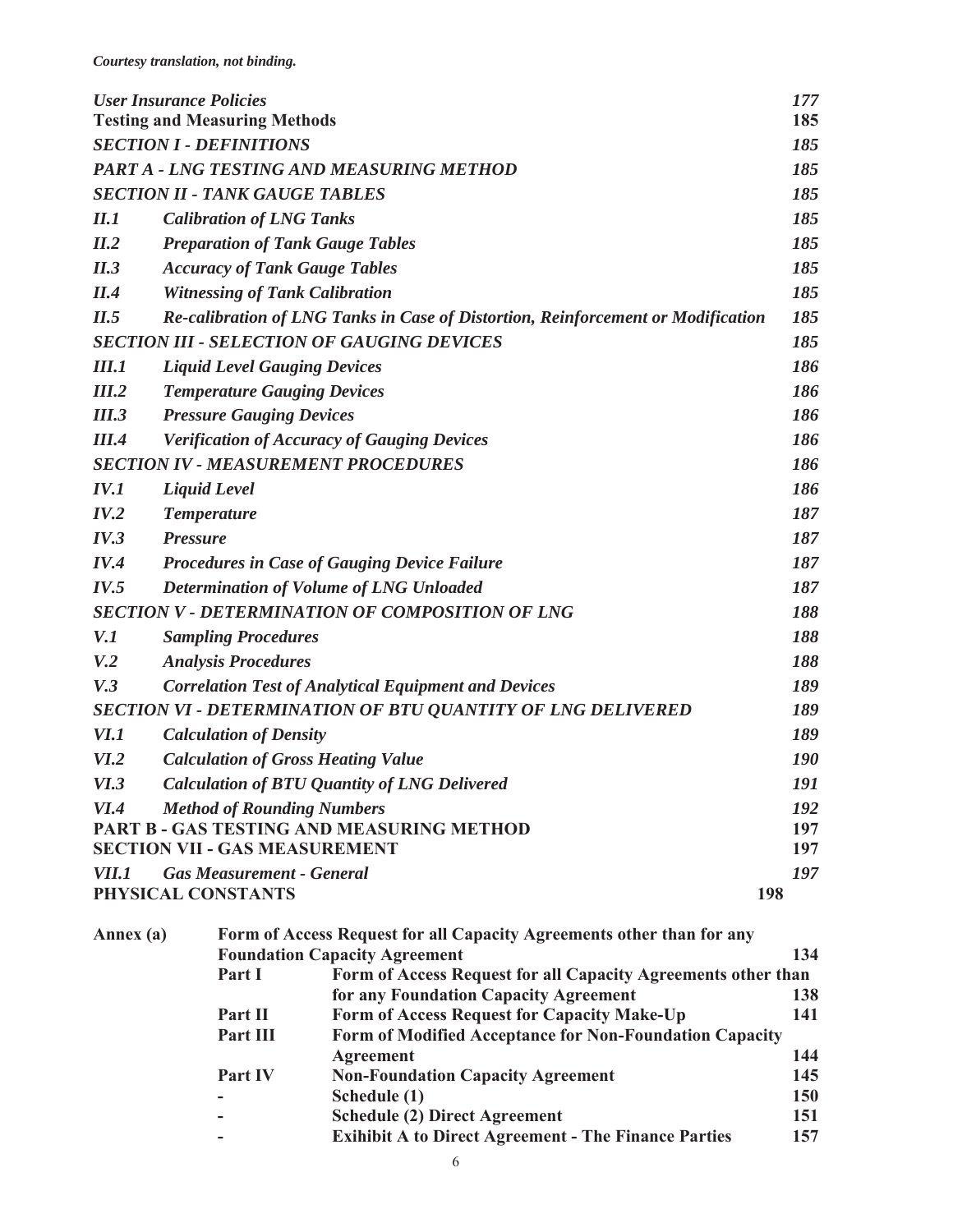|             | <b>Exihibit B to Direct Agreement - Payment instructions for</b>              |     |
|-------------|-------------------------------------------------------------------------------|-----|
|             | <b>Account</b>                                                                | 158 |
|             | Part V<br><b>Spot Capacity Agreement</b>                                      | 159 |
|             | Schedule (1)                                                                  | 163 |
| Annex (b)   | Part I Form of undertaking to issue a First Demand Guarantee                  | 164 |
|             | <b>Form of First Demand Guarantee</b><br><b>Part II</b>                       | 166 |
|             | <b>Appendix A Form of Demand</b>                                              | 171 |
|             | Appendix B Form of notification of the Amount                                 | 172 |
| Annex (c)   | <b>Form of First Demand Parent Company Guarantee</b>                          | 174 |
| Annex (d)   | Requirements for the Terminal Insurance Policy and User Insurance Policy 177  |     |
| Annex (e)   | <b>Form of Release Declaration</b>                                            | 178 |
| Annex (f)   | <b>Form of Reclaim Declaration</b>                                            | 179 |
| Annex $(g)$ | <b>Definition of and method for calculation of Net Present Value</b>          | 180 |
| Annex (i)   | <b>Gas Quantity, Quality and Pressure Specifications</b>                      | 181 |
| Annex (k)   | <b>Testing and Measuring Methods</b>                                          | 185 |
| Annex (I)   | <b>Location of the Terminal</b>                                               | 211 |
| Annex (m)   | Plan                                                                          | 212 |
| Annex (n)   | <b>Description of berthing facilities</b>                                     | 213 |
| Annex (o)   | <b>Additional Services: Flexibility Service and Temporary Storage Service</b> | 221 |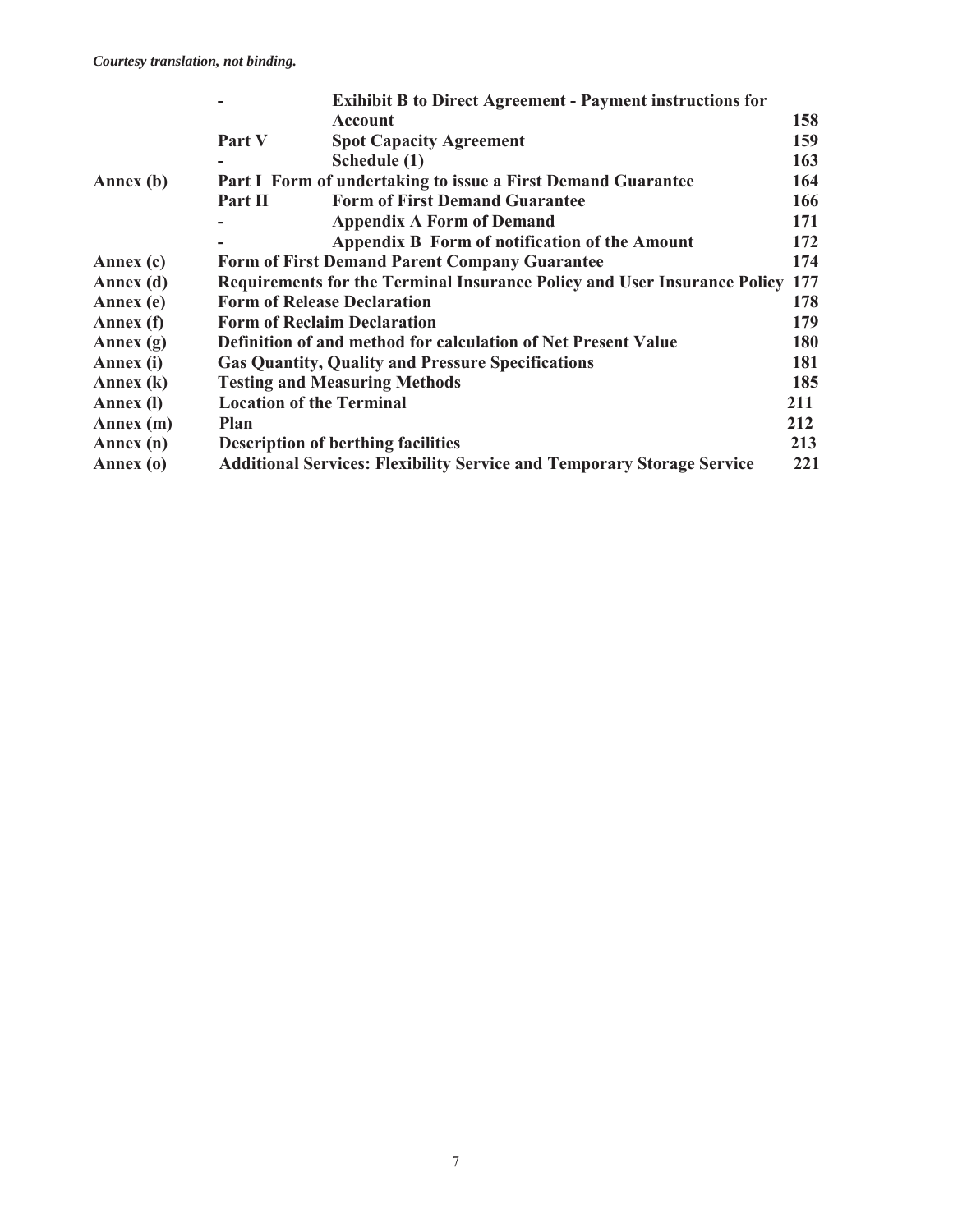# **REGASIFICATION CODE**

#### **RECITALS**

**WHEREAS Terminale GNL Adriatico S.r.l.**, with registered office at Piazza Sigmund Freud 1, 20154 Milan, and registered with the Milan *Registro delle Imprese* under no. 1788519, VAT and tax code no. 13289520150 (hereinafter the **"Operating Company"**) has implemented a project to build and operate the Terminal, that started its commercial activities in the fourth quarter of 2009;

**WHEREAS** article 24 of the Decree requires that access to LNG terminals shall be regulated by an Regasification Code issued by the operating companies in compliance with criteria set and approved by the Regulatory Authority for Energy Networks and Environment ("ARERA"); and

**WHEREAS** the general principles to determine the applicable tariff which may be charged by operating companies for the use of LNG terminals have been settled by the ARERA Resolution no. 120 of 30 May 2001, as amended by the ARERA Resolution no. 127 of 2 July 2002, the ARERA Resolution no. 144 of 5 August 2004, the ARERA Resolution no. 5, the ARERA Resolution no. 6 of 18 January 2005 and the ARERA Resolution no. ARG/gas 92/08 of 7 July 2008, "Criteria for setting tariffs for the regasification services and amendments to resolutions no. 166/05 and no. 11/07";

#### **PURSUANT TO THE FOLLOWING**

articles 1 and 2, no. 12, letter (d) of law no. 481 of 14 November 1995, "Antitrust provisions and the regulation of utility services. The establishment of the Authorities for regulating utility services";

annex 1 of table A of law no. 448 of 23 December 1998, "Public financing measures for stabilisation and development";

directive 2009/73/EC of the European Parliament and of the Council of 13 July 2009 concerning common rules for the internal market in Gas and repealing directive 2003/55/CE, to be implemented in the Italian legislation by 3 March 2011;

article 41 of law no. 144 of 17 May 1999, "Investment measures, delegation to the Government to reform employment incentives and the regulations governing INAIL, as well as the provisions for socialsecurity institution reform";

article 3, sub-section II, III, VI and IX, article 23, sub-section II and III, articles 24, 25, 26, 27, 30 and 35 of the Decree;

article 1, sections 17 and 18, of law no. 239 of 23 August 2004, "Reform of the energy sector and delegation to the Government for the reorganisation of the applicable energy laws and regulations";

section 2.3, the introduction to section 5 and section 5.3.2 of the Regulatory Authority for Energy Networks and Environment reference document of 24 October 2000, "Tariffs for the use of the National Gas System, LNG terminals and for the transport and storage of LNG", concerning the issue of provisions pursuant to article 23, sub-sections II and III of the Decree, and to article 2, sub-section XII, letters (d) and (e) of law no. 481 of 14 November 1995;

articles 1, 2, 3, 4, 5, 7, 8 and 9 of the MICA decree of 27 March 2001, "Determination of the criteria for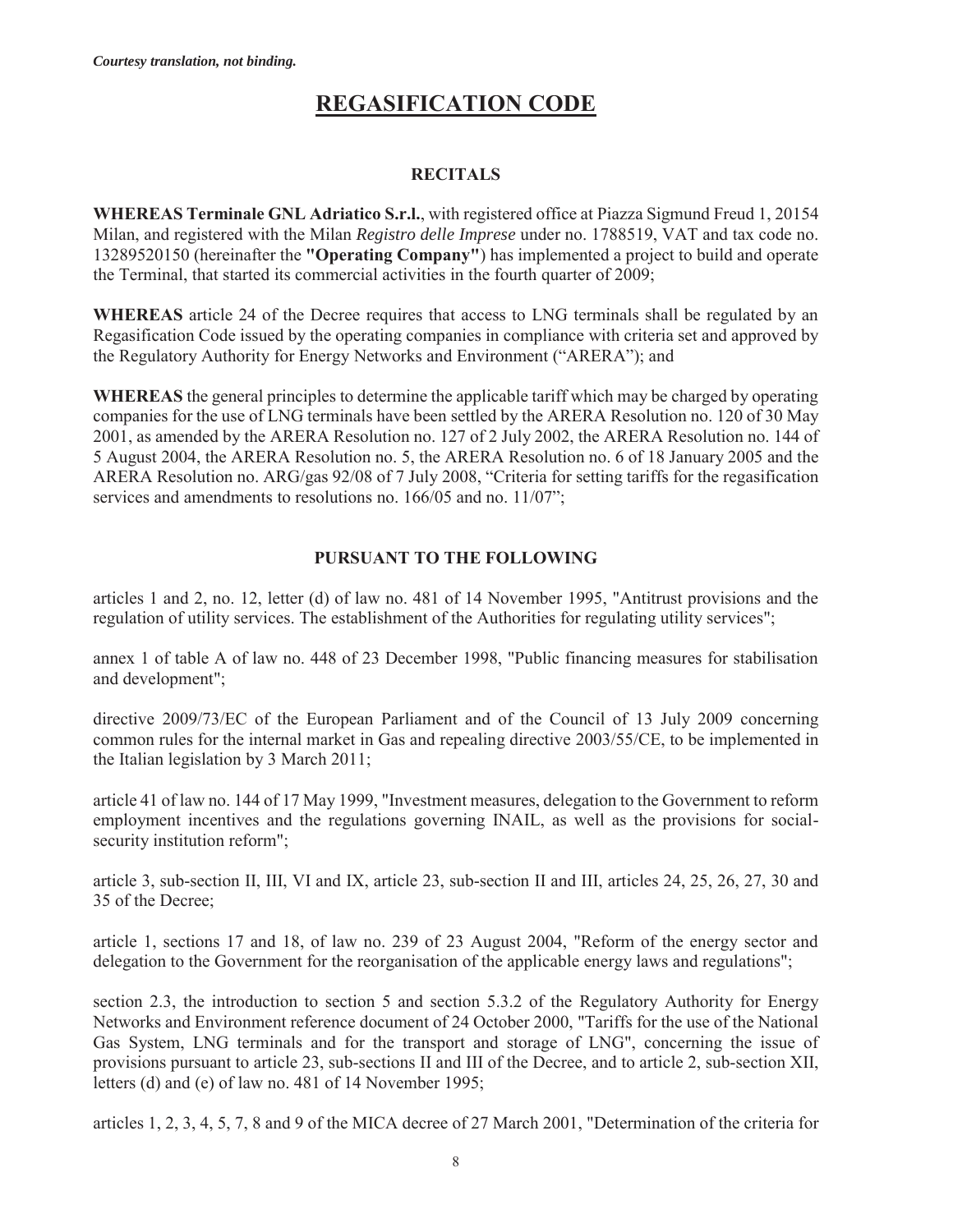#### *Courtesy translation, not binding.*

the issuance of authorisations to import Gas from non-EU countries, pursuant to article 3 of legislative decree no. 164 of 23 May 2000";

MICA decree of 22 December 2000, "Identification of the national gas grid pursuant to article 9 of legislative decree no. 164 of 23 May 2000";

article 8 of law no. 340 of 24 November 2000, "Regulation for the reduction of provisions and for the simplification of administrative procedures – Simplification law of 1999";

article 26 of law no. 388 of 23 December 2000, "Provisions for the drawing up of the State annual and long-term budget";

chapter 2, section 3.3 and the introduction to chapter 4 of the Regulatory Authority for Energy Networks and Environment reference document of 13 March 2001, "Guarantees of free access to transport and dispatch activities: criteria for the drafting of network codes and obligations of entities performing such activities";

sections 5.1.3 and 5.3 of the Regulatory Authority for Energy Networks and Environment reference document of 13 March 2001, "Guidelines for the administrative and accounting separation of entities operating in the gas sector", being the reference document for the enactment of provisions pursuant to article 2 sub-section 12 letter (f) of law no. 481 of 14 November 1995;

article 2, sub-section II, article 3, sub-section IV and articles 4, 10, 11, 12, 13, 14 and 18 of the ARERA Resolution no. 120 of 30 May 2001, "Criteria for establishing tariffs for natural gas transportation and dispatch and for the use of liquefied natural gas terminals";

Customs Agency circular no. 24/D of 7 June 2001, "The introduction of the Euro as regards excise tax";

Customs Agency circular no. 1064 of 27 June 2001, "Legislative decree no. 164 of 23 May 2000 concerning the liberalisation of the internal gas market. Fulfilment of customs duties connected with imports, transit and exports";

ARERA Resolution no. 22 of 26 February 2004, "Provisions applying to the regulated market of capacity and gas, pursuant to article 13 of the Regulatory Authority for Energy Networks and Environment resolution of 17 July 2002, no. 137/02";

ARERA Resolution no. 68 of 18 April 2005, update of the "Agreement for the use of the system for exchange/transfer of gas at the Virtual Exchange Point" and of the document "System for the exchange/transfer of gas at the Virtual Exchange Point- PSV form", in relation to the regulated market of capacity and gas, pursuant to the ARERA Resolution no. 22 of 26 February 2004";

Article 4.2.3 of Appendix 2 to the Ministerial Decree of April 19, 2013, as amended by Decree of Ministry of Economic Development on September 13, 2013 and December 27, 2013, that under the contingency plan to deal with adverse events for the natural gas system referred to in Article 8,paragraph 1 of Legislative Decree. n. 93/2011 introduces the use of storage with Peak Shaving functions via the use of partially used regasification terminals or LNG tanks acting to this scope;

MAP decree of 11 April 2006, "Procedures for the granting of exemptions from the third party access to new interconnections with European natural gas transportation networks and to new regasification terminals, and to their expansions as well as for the acknowledgement of priority allocation for new transportation capacity constructed in Italy, in relation to new interconnection infrastructures with States not belonging to the European Union";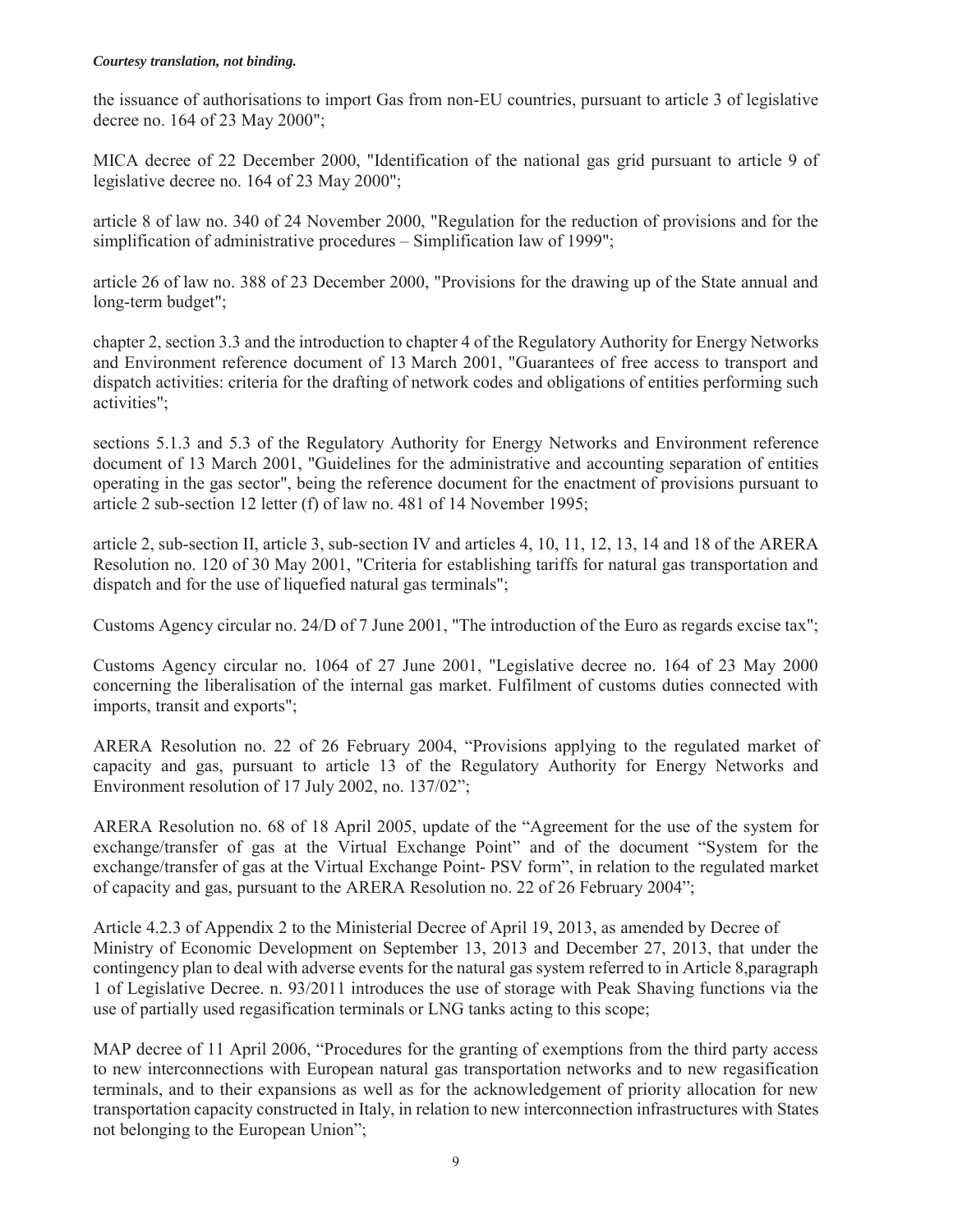MAP decree of 28 April 2006, establishing, *inter alia*, (i) the procedures regulating access to the national gas grid, following the granting of an exemption to the third party access regime with regard to new regasification terminals and (ii) the criteria according to which the Regulatory Authority for Energy Networks and Environment will determine the procedure for the allocation of the residual quota of the regasification capacity which is not subject either to exemption or to priority allocation;

The Decree of the Ministry of Economic Development of 18 October 2013 laying down the terms and conditions for a Peak Shaving service during the winter period Thermal Year 2013-2014;

ARERA Resolution no. 168 of 31 July 2006, "Urgent provisions for the definition and allocation of the transportation capacity at entry points of the national grid interconnected with infrastructures which have benefited from an exemption and for the allocation of the residual capacity, pursuant to MAP decree of 28 April 2006", as amended by ARERA Resolution no. 327 of 18 December 2007;

ARERA Resolution no. 204 of 27 September 2006, "Amendment to the discipline of the regulated market of capacity and gas, referred to under Regulatory Authority for Energy Networks and Environment resolution of 26 February 2004, no. 22/04, for the thermal year 2006-2007"; and

ARERA Resolution no. 245 of 28 September 2007, "Integrations to the discipline of the regulated market of capacity and gas, referred to under Regulatory Authority for Energy Networks and Environment resolution of 26 February 2004, no. 22/04, for the thermal year 2007-2008".

ARERA Resolution no. ARG/Gas 184/09 of 12 January 2009 "Quality and tariff code for the natural gas transmission and dispatching services for the period 2010-2013"**;** 

ARERA Resolution no. ARG/Gas 45/11 of 14 April 2011 "The discipline regarding the balancing of economic merit of natural gas"**;** 

ARERA Resolution no. 297/2012/R/Gas of 19 July 2012 "Provisions on access to the natural gas transportation service at the entry and exit points interconnected with the storage or regasification terminals";

ARERA Resolution 438/2013/R/gas of 9 October 2013 "Regulatory criteria for the regasification tariff of the liquefied natural gas for the period 2014-2017";

ARERA Resolution 502/2013/R/Gas of November 7 2013 "Provisions regarding the offer of the flexibility services from the regasification companies";

ARERA Resolution no. 118/2015/R/Gas of 19 March 2015, "Reform of the regulation on the flexible utilization of the LNG regasification capacity and congestion management for accessing Terminals";

ARERA Resolution no. 312/2016/R/Gas of 16 June 2016, "Gas balance, implementing the Regulation (EU) 312/2014";

The Decree of the Ministry of Economic Development of 28 July 2016 on the definitive operating condition of the regasification terminal, the on-shore pipeline, including the Cavarzere station; ARERA Resolution no. 653/2017/R/Gas of 28 September 2017 "Criteria for the regulation of the liquefied natural gas regasification service tariffs, for the transitional period in the years 2018 and 2019";

ARERA Resolution no. 660/2017/R/Gas of 28 September 2017 "Regulatory reform regarding the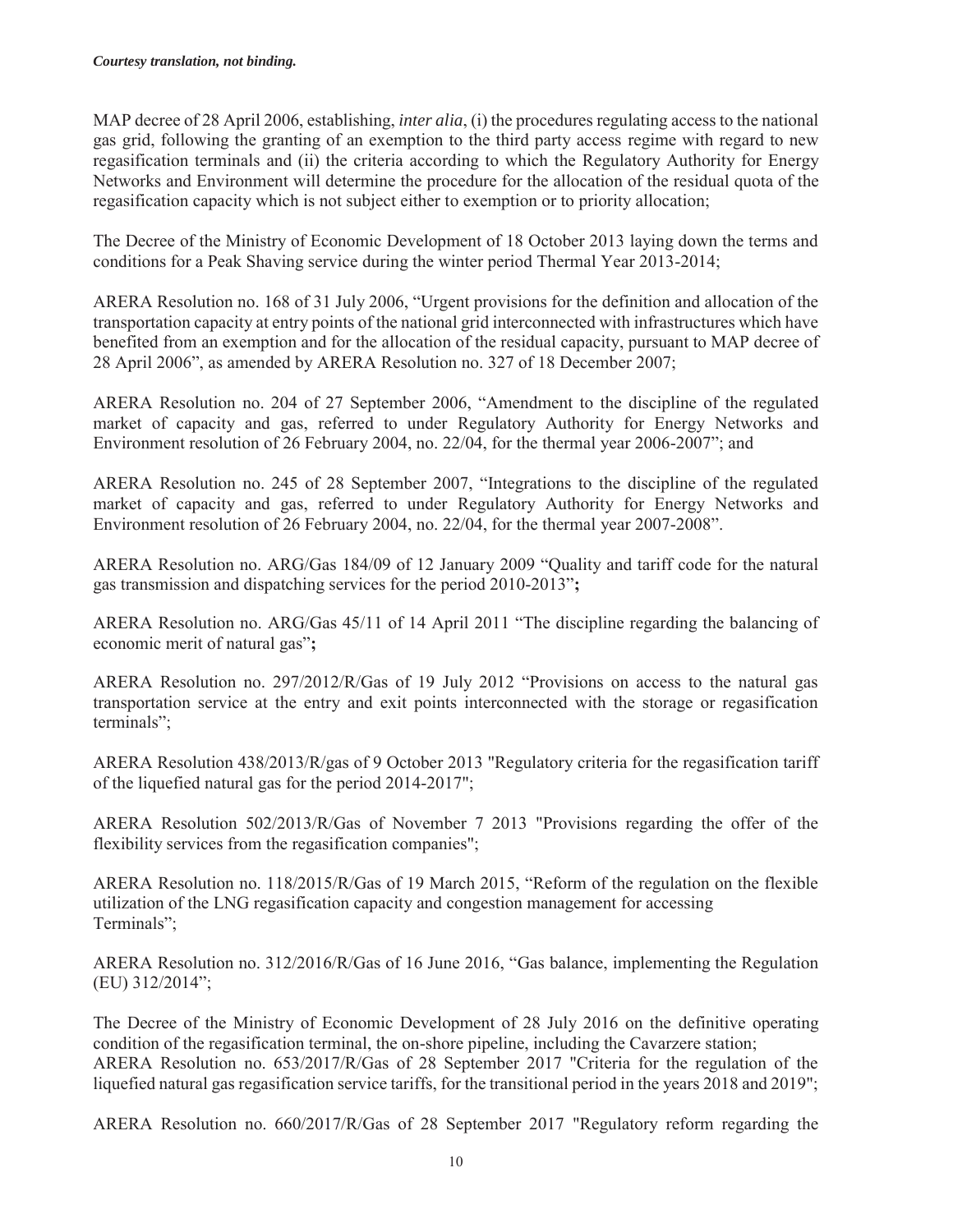#### *Courtesy translation, not binding.*

allocation of the LNG regasification capacity on the basis of market mechanisms (Auctions)" and relative Annex A "Integrated text of the provisions concerning guarantees of free access to the liquefied natural gas regasification service (TIRG)";

ARERA Resolution no. 671/2017/R/Gas of 5 October 2017 "Approval of the fees for the flexibility services offered by the Terminale Gnl Adriatico S.r.l." Company;

ARERA Resolution n.1/2018/A of 4 January 2018 "Start of the necessary functional activities for the first operation of the regulation and control tasks of the cycle of urban and similar waste, attributed to the Regulatory Authority for Energy Networks and Environment (ARERA), in accordance with article 1, paragraph 527 to 530, of the law December 27, 2017, n. 205 ".

#### **IN CONSIDERATION THAT**

the environmental impact assessment procedure performed by the Ministry of the Environment was successfully completed with the issue of decree no. 4407 of 30 December 1999 confirming that the Terminal is environmentally compatible;

on 7 July 2000, MICA granted to Edison Gas the licence to install and operate an offshore terminal for the regasification of LNG together with two  $125,000 \text{ m}^3$  storage tanks, for a maximum aggregate storage capacity of 250,000  $m^3$ , in addition to the ancillary facilities and piping, and on 6 February 2002 Edison Gas has transferred to the Operating Company all the licences, permits and authorisations granted to Edison Gas in relation to the Terminal;

on 15 February 2010 the Operating Company submitted this Regasification Code to the Regulatory Authority for Energy Networks and Environment in order to permit the Regulatory Authority for Electricity and Gas to verify its compliance with the applicable regulations in force;

on 12 May 2011 the Regulatory Authority for Energy Networks and Environment, pursuant to article 24, sub-section V of the Decree, verified the compliance of the Regasification Code with the applicable regulations in force, particularly with regard to the criteria concerning the guarantee to all network users of open access on the same terms, absolute impartiality and neutrality in allowing use of the Terminal, which criteria are set forth in the provisions of the Decree; and

this Regasification Code is valid and has effect from the date of publication on the Italian Regulatory Authority for Energy Networks and Environment website;

#### **THEREFORE THIS REGASIFICATION CODE IS IMPLEMENTED**

pursuant to article 24, sub-section V of the Decree.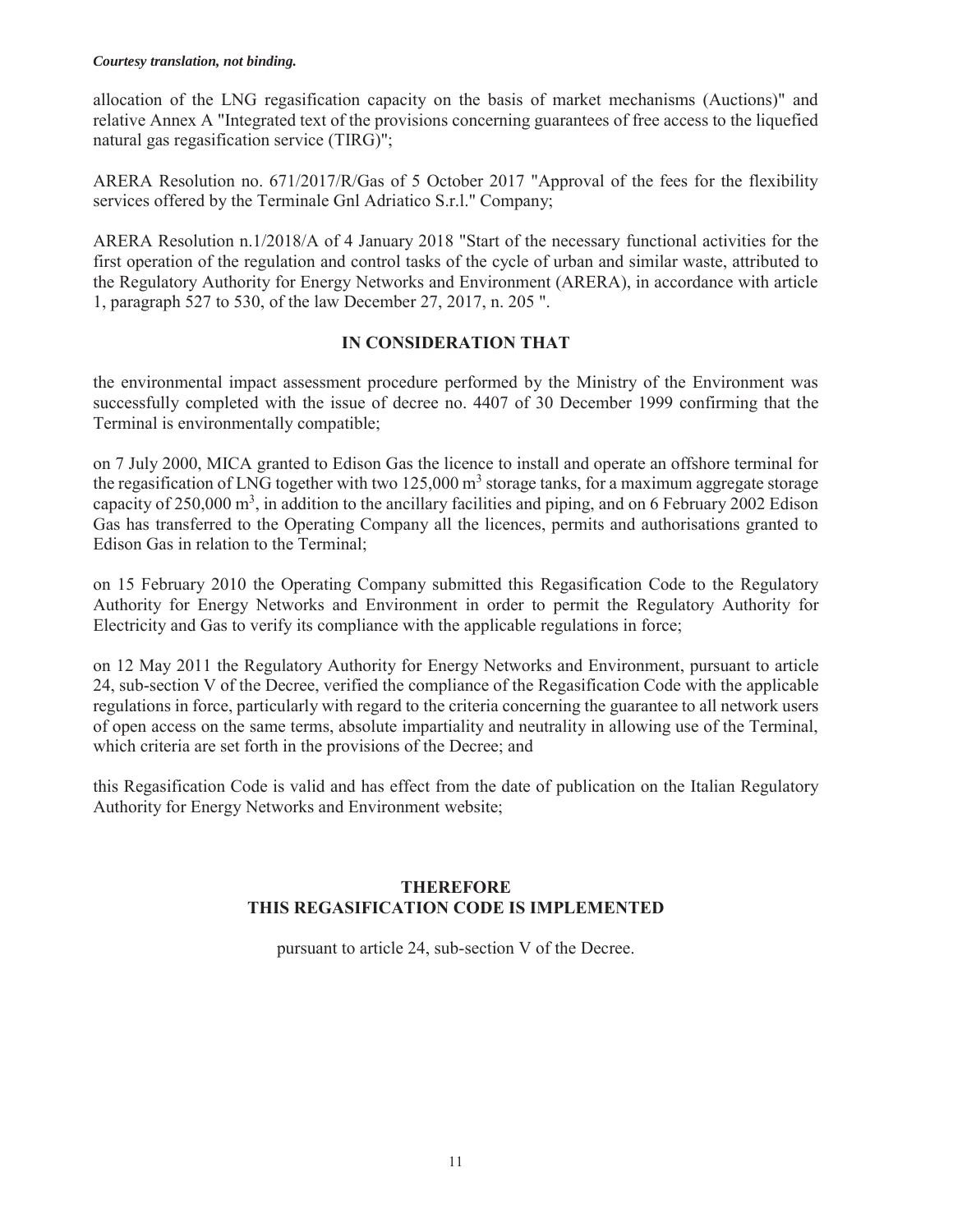### **CHAPTER I GENERAL PRINCIPLES**

#### **I.1 DEFINITIONS AND INTERPRETATION**

#### **I.1.1 Definitions**

Except where the context requires otherwise, the following capitalised terms used in the Regasification Code shall have the meaning ascribed to them below:

**"Acceptance"** means, as the case may be, (a) acceptance by the Operating Company of an Access Request; or (b) acceptance by the relevant Applicant of a Modified Acceptance, in either case by signing the Capacity Agreement attached to such Access Request or Modified Acceptance and sending it as set forth herein to the relevant Applicant or the Operating Company, as the case may be, and **"Accept"**, **"Accepting"** and **"Accepted"** shall be construed accordingly. ["Accettazione" in the Italian text]

**"Access Conditions"** has the meaning given in clause 2.4.5 of chapter II. ["Requisiti per l'Accesso" in the Italian text]

**"Access Request"** means a written proposal to enter into a Non-Foundation Capacity Agreement or Spot Capacity Agreement (as the case may be), which proposal is: (a) submitted by an Applicant to the Operating Company pursuant to the relevant provisions of chapter II; (b) irrevocable pursuant to article 1329 of the Italian civil code for the period determined in accordance with clauses  $2.4.2(a)(ii)$ ,  $2.4.2(b)(i)$ , or  $2.4.3(a)$  of chapter II (as the case may be); and (c) substantially in the form provided at Annex (a) or, in case of participation to the auction procedure for the subscription of the Infra-annual Capacity, an offer submitted according to the Auction Rules and the PAR rules published by GME. ["Richiesta di Accesso" in the Italian text]

**"Additional Charges"** means any amount, other than the Regasification Service Charge and the Redelivery Service Costs, due by the Users to the Operating Company pursuant to this Regasification Code, including amounts due under letter (b) of clause 3.8.2 of chapter IV, and bank guarantee costs. ["Corrispettivi Accessori" in the Italian text]

**"Additional Services"** means the Flexibility Service or the Temporary Storage Service or the Peak Shaving Service, in accordance with article II.3.7.

**"Adjusted Redelivery Programme"** has the meaning given in art. 6.1.3 of chapter III. ["Programma di Riconsegna Modificato" in the Italian text]

**"Adjusted Redelivery Programme following requests for Additional Services"** has the meaning assigned to it in art. 6.1.3 of chapter III. ["Programma di Riconsegna Modificato a seguito di richieste di Ulteriori Servizi" in the Italian text]

**"Adjusted Spot Redelivery Programme"** has the meaning given in article 6.1.3 of chapter III. ["Programma di Riconsegna Spot Modificato" in the Italian text]

**"Adjusted Spot Redelivery Programme following requests for Additional Services"** has the meaning assigned to it in article 6.1.3 of chapter III. ["Programma di Riconsegna Spot Modificato a seguito di richieste di Ulteriori Servizi" in the Italian text]

**"ARERA Resolution"** means any resolution of the Regulatory Authority for Energy Networks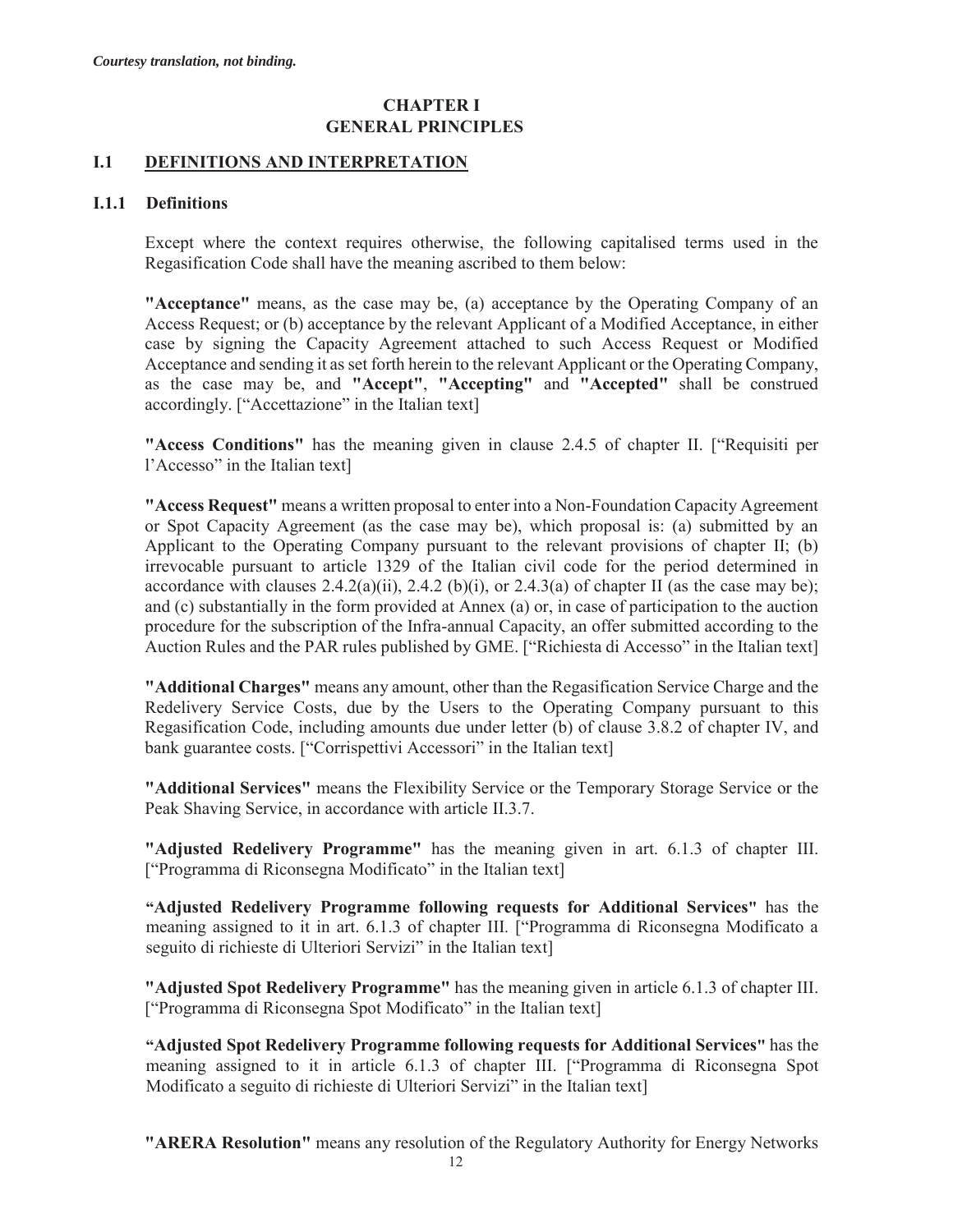and Environment. ["Delibera ARERA" in the Italian text]

**"ARERA"** means the Regulatory Authority for Energy Networks and Environment.

**"Affected Party"** has the meaning given in clause 7.3.1 of chapter III. ["Parte Colpita" in the Italian text]

**"Affiliate"** means, at any time and in relation to a Party, any Parent Company and any of the Subsidiaries of such Parent Company. ["Società del Gruppo" in the Italian text]

**"Annexes"** means the annexes to the Regasification Code listed in clause I.2, paragraphs (a) to (o) inclusive. ["Allegati" in the Italian text]

**"Annual Reconciliation for Inventory Loss and/or Gain":** has the meaning given in clause **Error! Reference source not found.** of Chapter III

**"Annual Schedule Preferences"** has the meaning given in clause 3.2.2 of chapter II. ["Preferenze per la Programmazione Annuale" in the Italian text]

**"Annual Subscription Process"** has the meaning given in clause 2.4.2 (a) of chapter II. ["Procedura Annuale di Sottoscrizione" in the Italian text]

**"Annual Unloading Schedule"** means the yearly schedule for Unloading Slots assigned by the Operating Company to each User pursuant to clause 3.2.3 of chapter II. ["Programma Annuale" in the Italian text]

**"Applicant"** means any person who submits an Access Request to the Operating Company. ["Richiedente" in the Italian text]

**"Approved Insurance Company"** means an insurance company (including captive insurance companies) that has an international reputation and whose long term unsecured and unguaranteed debt is rated BBB or higher by S&P or Baa2 or higher by Moody's. ["Compagnia Assicuratrice Approvata" in the Italian text]

**"Approved Issuing Institution"** means a bank or other institution whose long term unsecured and unguaranteed debt has a rating which matches or is higher than at least two of the following ratings given by the following rating agencies:

- (a) BBB+ by  $S\&P$ ;
- (b) Baa1 by Moody's; and/or
- (c) BBB+ by Fitch Ratings. ["Garante Approvato" in the Italian text]

**"Auction Rules"** has the meaning attributed to it in article 2.4.2 of chapter II.

**"Available Capacity"** means the aggregate of (i) the Unsubscribed Non-Foundation Capacity that is available for subscription (including Unsubscribed Foundation Capacity that is reclassified pursuant to clause 2.4.2 (a)(i) of chapter II), and (ii) any Released Non-Foundation Capacity (including Released Foundation Capacity that is reclassified pursuant to clause 2.4.2 (a)(i) of chapter II). ["Capacità Disponibile" in the Italian text]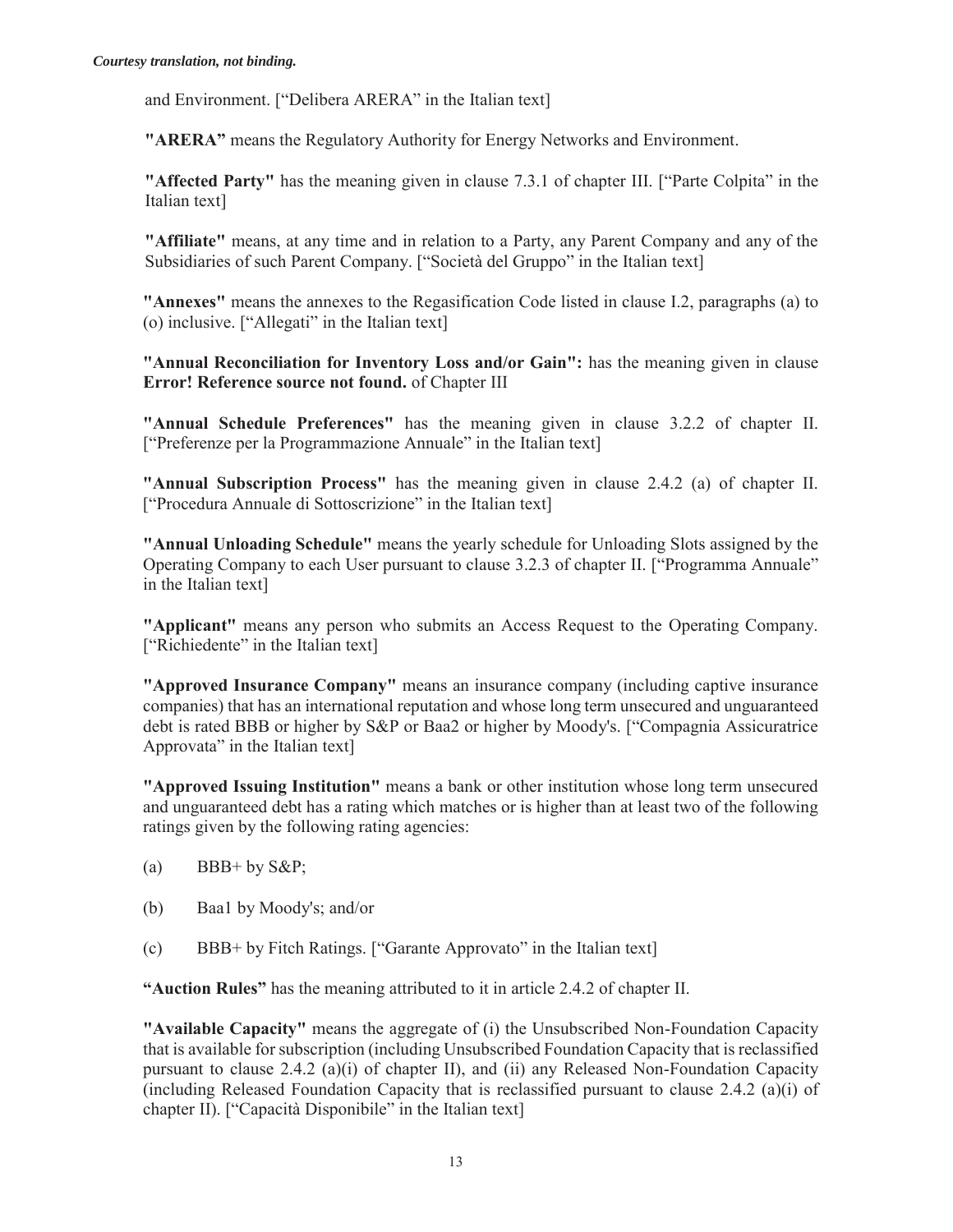**"Average Remuneration Price"** is the price communicated by GME to the Balancing Operator for each Day D, expressed in Euro/kWh and rounded to the sixth decimal place.

**"Balancing Operator"** is the largest transportation company, pursuant to article 1 of ARERA Resolution n. ARG/gas 45/11.

**"Bimonthly Redelivery Programme"** means the program that identifies the quantities of Gas scheduled to be Redelivered to a User during a given Bimonthly Redelivery Period, as further defined in accordance with article 6.1.3 of chapter III.

**"Bimonthly Redelivery Period"** means the specific period of time equal to two Months, as defined in the relevant Capacity Agreement, during which it is expected that the Terminal Operator completes the Redelivery Service regarding the LNG volumes delivered during one Unloading Slot scheduled in the first Month of the same time period according to an indicative Redelivery Profile.

**"Boil-off"** means evaporation of LNG

**"Business Day"** means a Day on which commercial banks are generally open to the public for business in Milan. ["Giorno Lavorativo" in the Italian text]

**"Capacity Agreement"** means any agreement which is entered into, in accordance with the relevant provisions of chapter II, between the Operating Company and a User for the provision of the Service and shall comprise Foundation Capacity Agreement(s), Non-Foundation Capacity Agreement(s), and Spot Capacity Agreement(s). ["Contratto per la Capacità" in the Italian text]

**"Capacity Charge"** means the amounts payable by a User to the Operating Company as determined pursuant to clauses 8.1.1(a) and 8.9.1 of chapter III. ["Corrispettivo di Capacità" in the Italian text]

**"Capacity for Continuous Service"** or **"Continuous Capacity"** means the capacity Available for subscription under the Annual Subscription Process and the Infra-Annual Subscription Process.

**"Capacity for the Spot Service"** or **"Spot Capacity"** means the Available Capacity for the subscription of the Infra-Annual Capacity for the Month M+1 only, as define by the Terminal Operator during the Month M following the definition of the Three Months Plan, as defined at Article II.2.2

**"Cavarzere Entry Point"** means the Gas pipeline flange located in Cavarzere connecting the Terminal to the pipeline owned by the Transportation Company. ["Punto di Ingresso in Cavarzere" in the Italian text]

**"Capacity Make-Up"** has the meaning given in clause III.8.10 of chapter III. ["Capacità di Make-up" in the Italian text]

**"Capacity Make-Up Balance"** means, with respect to a User, the amount of Euro that such User can apply to Capacity Make-Up under a Capacity Agreement pursuant to clause 8.10.2 of chapter III, which amount shall be a continuing balance and shall be  $(i)$  equal to zero  $(0)$  as of the date on which such Capacity Agreement is entered into; and (ii) updated from time to time pursuant to clauses 8.1.2 (c), 8.9.2 and 8.10.2 of chapter III. ["Saldo della Capacità di Make-up" in the Italian text]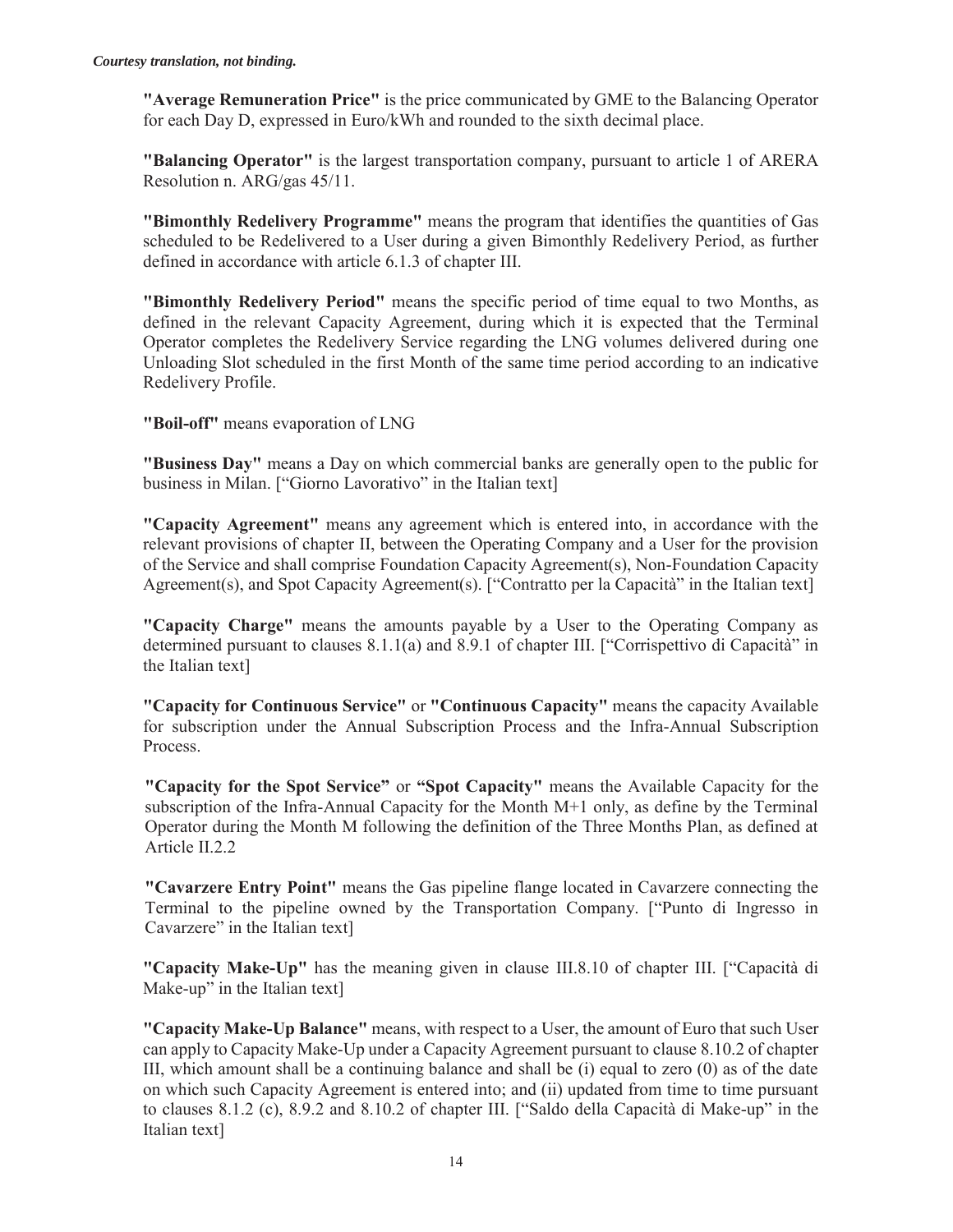**"***CMr* **"** means the metering unit charge which shall be determined in accordance with applicable Regulations according to articles 8.1.1(b) and 8.9.1 of chapter III.

**"Compensated User "** means any Continuous User or Spot Capacity User for which the quantity of Gas scheduled to be Redelivered each Day D of the first Month of the Three-Months Program is higher than the estimated quantity of LNG available in the generic Day D of the Gas Redelivery, according to articles 6.1.3 and 6.1.4 of chapter III who borrows Gas from other Users as a result of the Gas Advance Operation subject to the provision of the appropriate guarantees to the Balancing Operator according to article III.10.5.

**"Compensator User"** means any Continuous User or Spot Capacity User for which the quantity of gas scheduled to be Redelivered each Day D of the first Month of the Three-Months Program is less than the estimated quantity of LNG available in the generic Day D of the Gas Redelivery, according to articles 6.1.3 and 6.1.4 of chapter III, which lends his Gas to one or more Compensated Users as a result of the Gas Advance Operation.

**"Competent Authority"** means any Italian or European Union legislative, judicial, administrative or executive body, including the European Commission, the Italian Antitrust Authority (*Autorità garante della concorrenza e del mercato*), the Regulatory Authority for Energy Networks and Environment, the MSE and the Maritime Authorities. ["Autorità Competente" in the Italian text]

**"Completion of Unloading"** means, following the Unloading of an LNG Tanker, the situation where all LNG discharge and return lines have been disconnected and such LNG Tanker has been cleared by the Operating Company for departure. ["Completamento della Discarica" in the Italian text]

**"Consultation Committee"** means the committee set up by the Operating Company in accordance with article 5 ARERA Resolution no. ARG/Gas. 55/09 of 7 May 2009. ["Comitato di Consultazione" in the Italian text]

**"Continuous User"** means any User other than a Spot User. ["Utilizzatore Continuativo" in the Italian text]

**"Continuous Regasification Service"** means the Regasification Service according to point l. of paragraph 1 of article 1 of the TIRG, which provides for the definition of the Three Month Schedule for one or more Unloading Slots.

**"***Cqs***"** means the commitment unit charge which shall be determined in accordance with applicable Regulations.

**"Damaging Event"** has the meaning given in clause III.14.3 (a). ["Evento Dannoso" in the Italian text]

**"Damaging User"** has the meaning given in clause III.14.3 (a). ["Utilizzatore Danneggiante" in the Italian text]

**"Day" or "Day D"** means a period of twenty-four (24) consecutive hours starting from 06:00 hours. ["Giorno" in the Italian text]

**"Decree"** means the legislative decree no. 164 of 23 May 2000 on "Implementation of EC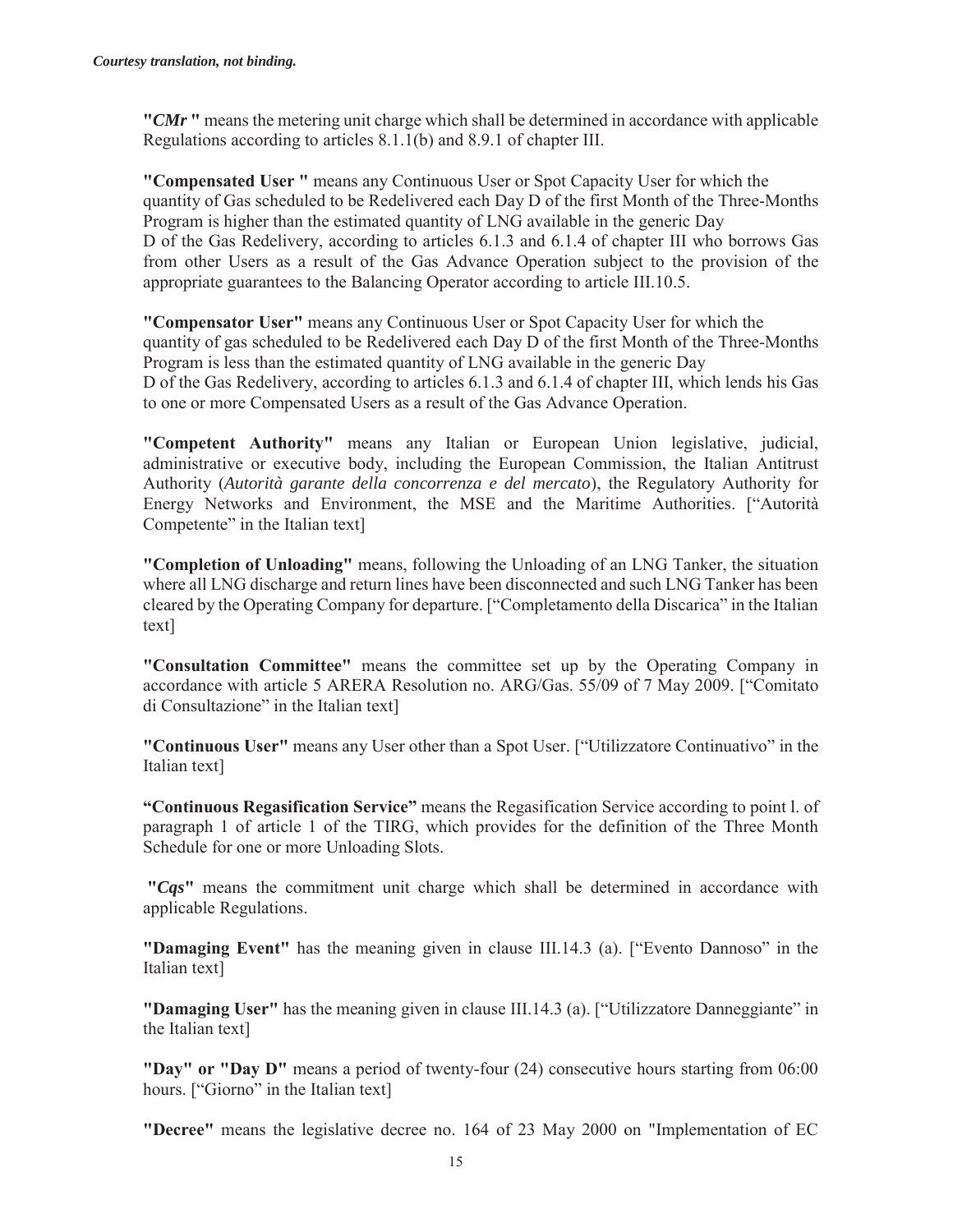directive no. 98/30 concerning common rules for the internal market in Gas, pursuant to article no. 41 of law 144 of 17 May 1999". ["Decreto Legislativo" in the Italian text]

**"Delivery Point"** means the Terminal flange located at the connection point between the Terminal's unloading arms and the stub pipes of an LNG Tanker's charge/discharge manifold on board an LNG Tanker. ["Punto di Consegna" in the Italian text]

**"Demurrage"** has the meaning given in clause 3.8.2 (a) of chapter IV. ["Controstallie" in the Italian text]

**"Disclosing Party"** has the meaning given in clause III.18.3. ["Parte Divulgante" in the Italian text]

**"Edison Gas"** means Edison Gas S.p.A., a company formerly registered with the Milan *Registro delle Imprese* under no. 10578610144, VAT and tax code no. 10578610155. ["Edison Gas" in the Italian text]

**"Electronic Communication System"** means, together, those pages on the web-site of the Operating Company which are published for the purposes of providing the information referred to in, inter alia, clauses 2 and 3 of chapter II. ["Sistema di Comunicazione Elettronico" in the Italian text]

**"Emergency Response Procedures"** has the meaning given in clause 1 of chapter V. ["Piano di Emergenza" in the Italian text]

**"Environment"** means the air (including air within natural or man-made structures above or below ground or water), water (including the sea and ground and surface water) and/or land. ["Ambiente" in the Italian text]

**"ETA"** means the estimated time and date of arrival of an LNG Tanker at the Pilot Boarding Station, which is determined pursuant to clause 2 of chapter IV. ["ETA" in the Italian text]

**"EURIBOR"** means:

- (a) the Euribor rate at 1 month and 365 days as noted by the newspaper "Il Sole 24 ore"
- (b) if no rate is available pursuant to paragraph (a) above, such other alternative basis which will be determined by the Operating Company (acting in good faith) and notified to all Users, and which will be binding on all Parties. ["EURIBOR" in the Italian text]

**"Euro"** means the single currency of those member states of the European Union that have adopted or adopt such currency as their lawful currency in accordance with the legislation of the European Community relating to Economic and Monetary Union. ["Euro" in the Italian text]

**"Excess Boil-off"** means the quantity of LNG as determined according to the procedures set forth in clause IV.3.9. ["Boil-off in Eccesso" in the Italian text]

**"Final Daily Redelivery Profile"** means the final amount of Gas Redelivered to the User as determined each Day D+1 for the previous Day D in accordance with art. 6.3 of ARERA Resolution n. 297/2012 and has the meaning given in clause 6.1.3 of chapter III.

**"Final Redelivery Profile"** has the meaning given in Part 1 of Annex (k) ("Gas Redelivery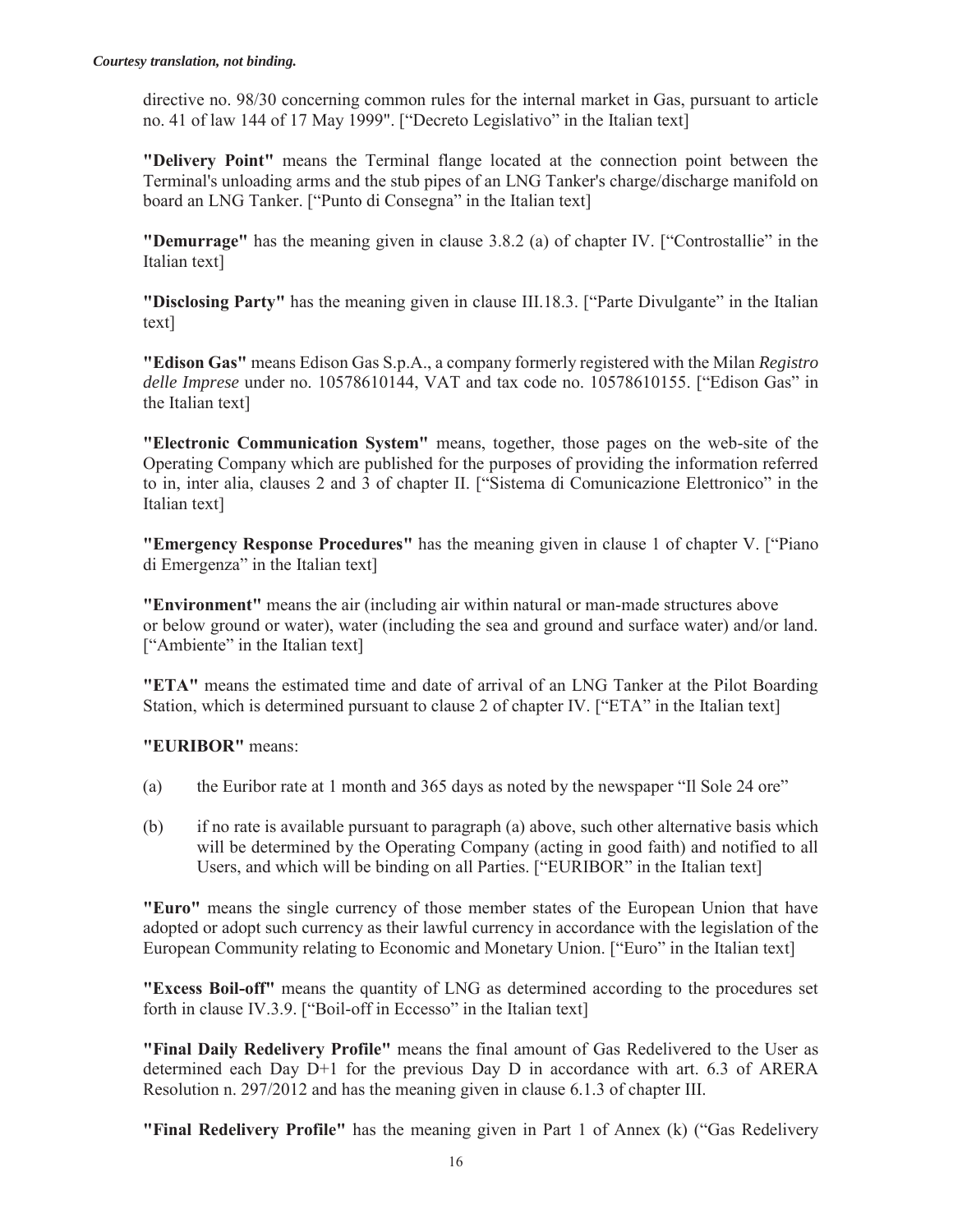Procedure"). ["Profilo di Riconsegna Finale" in the Italian text]

**"Final Terminal Capacity"** means the capacity of the Terminal in any Thermal Year following the end of the Start-up Period, expressed as volumes of LNG that can be Unloaded and the maximum number of Unloadings during such Thermal Year, as determined by the Operating Company pursuant to clause 2.1.1 of chapter II. ["Capacità del Terminale" in the Italian text]

**"First Exchanging User"** has the meaning given in clause 12.1.1 of chapter III. ["Primo Utilizzatore Scambiante" in the Italian text]

**"First Demand Guarantee"** means a first demand guarantee provided by a User, which is issued by an Italian branch of an Approved Issuing Institution pursuant to clause III.10.1 (d) of chapter III, or pursuant to clause 10.2.1, 10.2.3 or 10.3.1 of chapter III, and which shall be substantially in the form provided at, and subject to the conditions set out in, Part II of Annex (b). ["Garanzia a Prima Richiesta" in the Italian text]

**"First Demand Parent Company Guarantee"** means a first demand guarantee provided by an Applicant or, as the case may be, by a User, which is issued by its Parent Company pursuant to clause III.10.1(b), 10.2.1, 10.2.3 or 10.3.2 (b) of chapter III and which shall be substantially in the form provided at, and subject to the conditions set out in, Annex (c). ["Garanzia a Prima Richiesta della Società Controllante" in the Italian text]

**"First Thermal Year"** means the period starting on the Start-up of Commercial Operations and ending at 06:00 hours on the immediately following 1st of October. ["Primo Anno Termico" in the Italian text]

**"Fitch Ratings**" means Fitch Ratings Ltd. (or its successor). ["Fitch Ratings" in the Italian text]

**"Flexibility Service"**, means an Additional Service defined as per the TIRG, for which the Operating Company makes available a Redelivery Program Variation on Day D for the same Day D and/or for Day D+1.

**"Flexibility Service Charge"** means the amounts due by a User to the Operating Company according to clause 8.1.1. of chapter III.

**"Force Majeure"** or **"Force Majeure Event"** has the meaning given in clause III.7.1. ["Forza Maggiore" and "Evento di Forza Maggiore" in the Italian text]

"**Foundation Capacity"** means the portion of Terminal Capacity that the Operating Company has the right to allocate to one or more Users pursuant to MAP decree dated 26 November 2004, which was issued in accordance with Law no. 239 of 23 August 2004 on "Reform of the energy sector and delegation to the Government for the reorganisation of the applicable energy laws and regulations", and which was submitted by the MAP to the EU Commission on 3 December 2004 pursuant to article 22 of directive 2003/55/EC. ["Capacità Esentata" in the Italian text]

**"Foundation Capacity Agreement"** has the meaning given in clause 2.4.1(a) of chapter II. ["Contratto per la Capacità Esentata" in the Italian text]

**"Foundation Capacity User"** has the meaning given in clause 2.4.1(a) of chapter II. ["Utilizzatore della Capacità Esentata" in the Italian text]

**"Gas"** means any hydrocarbon or mixture of hydrocarbons consisting essentially of methane,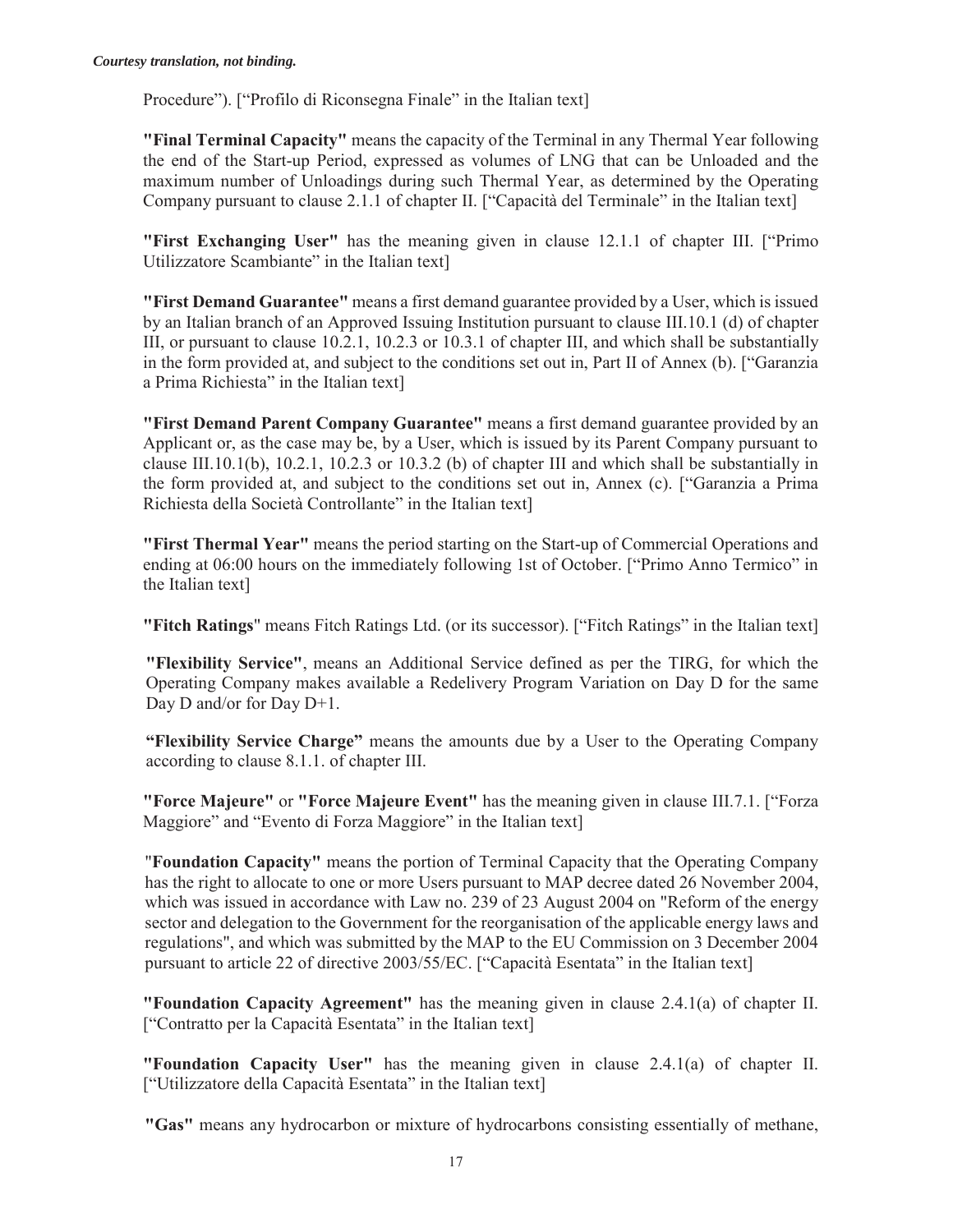other hydrocarbons and non-combustible gases in a gaseous state, which is extracted from the subsurface of the earth in its natural state, separately or together with liquid hydrocarbons. ["Gas" in the Italian text]

**"Gas Advance Operation"** means a Gas loan, which takes place at the Redelivery Point, by one or more Compensator Users in favour of one or more Compensated Users, if the latter requires subject to the provision of the appropriate guarantees to the Balancing Operator referred to in Article III.10.5 - an advance of Gas in order to compensate the deviations between the quantities of gas expected to be Redelivered and the LNG quantities available for Redelivery each Gas Day D of the first Month of Three-Months Schedule.

**"Gas Quality Specifications"** means the Gas quality specifications set out in Annex (h). ["Specifiche di Qualità del Gas" in the Italian text]

**"Gas Redelivery Procedure"** means the procedure for the Redelivery of Gas to Users, as described in clause 6.1.3 of chapter III, which is attached hereto as Annex (k). ["Procedura per la Riconsegna del Gas" in the Italian text]

"**GME**" means the Gestore dei Mercati Energetici S.p.A., the joint stock company assigned to, among others, economically managing the electricity market, as per article 5 of Legislative Decree 79/99, 2009 as well as the economic management of the gas market, as per article 30 of Law 99 dated July 23, 2009.

**"GJ"** means Giga Joule, which is equal to 1,000,000,000 Joule.

**"Grid"** means the national and regional transport system for Gas as defined in the MICA decree of the 22nd of December 2000, as such decree is published in the Gazzetta Ufficiale, serie generale, 23-11-2001 n. 18 but, for the purposes of this Regasification Code, excludes the pipeline which runs from the offshore plant of the Terminal to and including the Cavarzere Entry Point. ["Rete" in the Italian text]

**"Grid Capacity Charge"** means the amount payable by a User to the Operating Company pursuant to clause 8.1.1 (d) of chapter III. ["Corrispettivo di Rete in the Italian text")

**"Gross Heating Value"** means the amount of heat liberated during the complete combustion of a specified quantity of gas in air, so that the pressure  $p_1$  at which the reaction takes place remains constant and all combustion products are returned to the same specified temperature  $t_1$  as that of the reactants, all of these products being in a gaseous phase except for the water which forms during combustion which condenses in a liquid state at temperature  $t_1$ . When the amount of gas is specified on a volumetric base, the heating value is given by  $H_v(t_1, V(t_2, p_2))$  where  $t_2$  and  $p_2$  are the gas volume (metering) reference conditions. The reference conditions are as follows:  $t_1 = t_2$  = 15<sup>o</sup>C; and  $p_1 = p_2 = 1.01325$  bar which are the standard conditions for the volume given in Sm<sup>3</sup>. ["Potere Calorifico Superiore" in the Italian text]

**"Infra-annual Subscription Procedure"** has the meaning assigned to it in Article 2.4.2 (b) of chapter II.

**"Infra-annual Capacity"** means the Available Capacity during the Thermal Year that was not subscribed under the Annual Subscription Process or that is made available under Article II.2.6 and Article II.2.7 of the Regasification Code, published in the Electronic Communication System for the Continuous Capacity subscription and for the Spot Capacity subscription.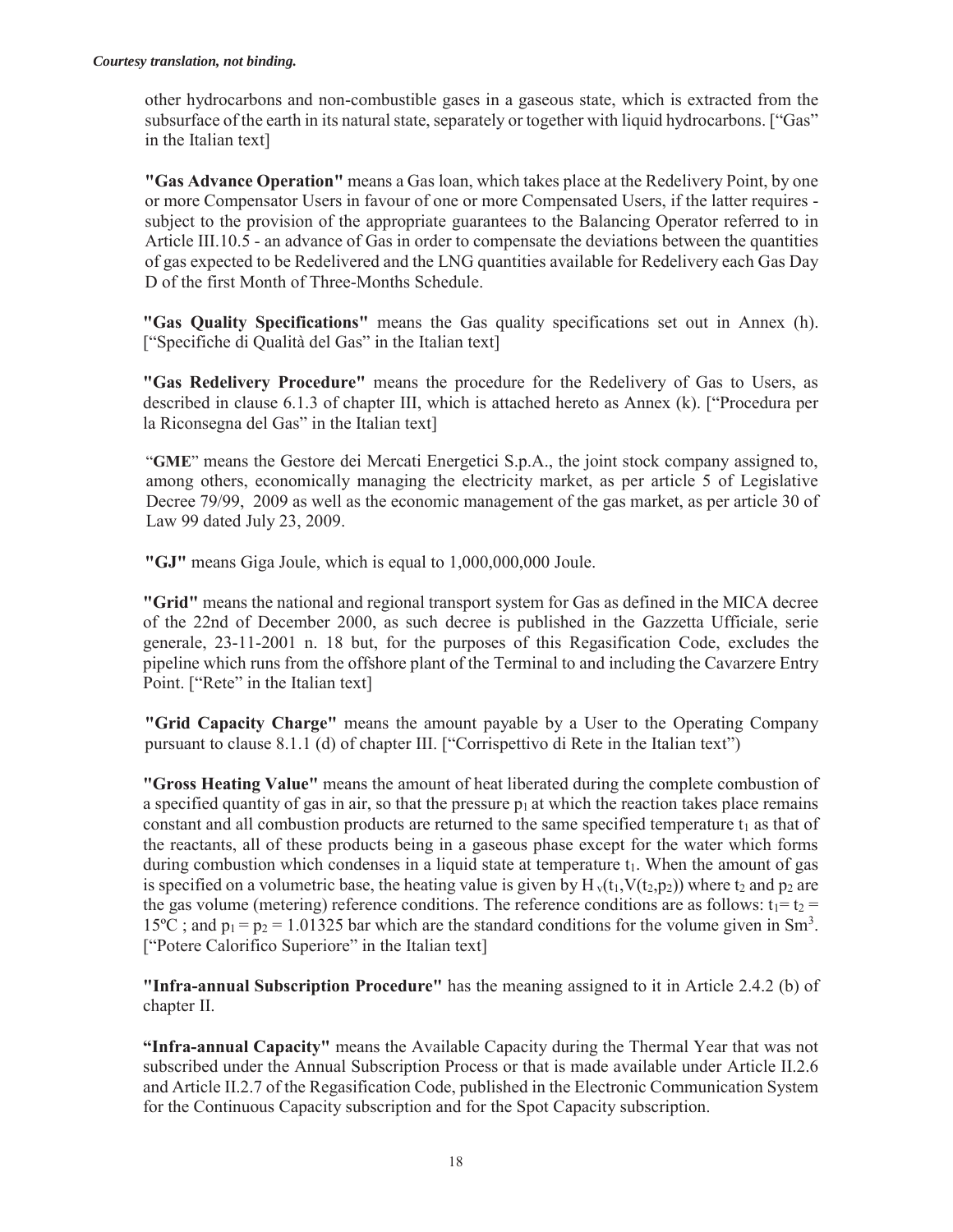**"Integrated text of the provisions concerning the guarantees of free access to the liquefied natural gas re-gasification service"** or **"TIRG"** means the annex to Resolution no. 660/2017/R/Gas of 28 September 2017.

**"Interim Notice"** means a notice sent by the Operating Company to an Applicant pursuant to clause 2.4.2 (a)(vii)(cc) or 2.4.2 (b)(iii)(cc) of chapter II (as the case may be) informing such Applicant that its Access Request will be Accepted or rejected (as the case may be) by the Operating Company only after the date specified in clauses 2.4.2 (a)(viii) and 2.4.2 (b)(iv) of chapter II respectively. ["Avviso Provvisorio" in the Italian text]

**"Invoice Month"** has the meaning given in clause 8.1.1 of chapter III. ["Mese di Fatturazione" in the Italian text]

**"Joule"** or its abbreviation **"J"** means the derived "SI unit of quantity of heat" as defined in ISO 1000 SI units and recommendations for the use of their multiples and of certain other units.

**"KWh"** or **"kWh"** means the unit of energy, equivalent to 1,000 (one thousand) watt-hours, of 3.6 Mega Joule

**"Laytime"** means a period of time determined pursuant to clause 3.8.1 of chapter IV, which shall commence in accordance with clauses IV.3.2 through IV.3.4. ["Tempo di Stallia" in the Italian text]

**"Liable User"** has the meaning given in clause 3.8.2 (b) of chapter IV. ["Utilizzatore Responsabile" in the Italian txt]

**"LNG"** (acronym for *liquefied natural gas*) means Gas which has been converted to a liquid state, at or below its boiling point and at a pressure of approximately 1 atmosphere. ["GNL" in the Italian text]

**"LNG Quality Specifications"** means the LNG quality specifications set out in Annex (i). ["Specifiche di Qualità del GNL"" in the Italian text]

**"LNG Tanker"** means a vessel used for the transportation of LNG from a loading port to the Terminal. ["Nave Metaniera" in the Italian text]

**"LNG Tanker Vetting Procedure"** means the procedure issued by the Operating Company to vet the LNG Tankers, shipowners, and master/crew. ["Procedura di Verifica della Nave Metaniera" in the Italian textl

**"Losses and Consumption of the Regasification chain"** has the meaning given in clause III.6.2(a). ["Consumi e Perdite" in the Italian text]

**"MAP"** means the former Ministry of Productive Activities, now MSE.

**"Marine Operations Manual"** means the document concerning: (a) the interface between the operating procedures of an LNG Tanker and the procedures of the Terminal for mooring; (b) connections between an LNG Tanker and the Terminal; (c) inerting and cooling of the equipment; (d) Unloading procedures; (e) drainage of equipment and removal of connections between the LNG Tanker and the Terminal.

**"Maritime Authorities"** means the Ministry of Infrastructures and Transport (*Ministero delle*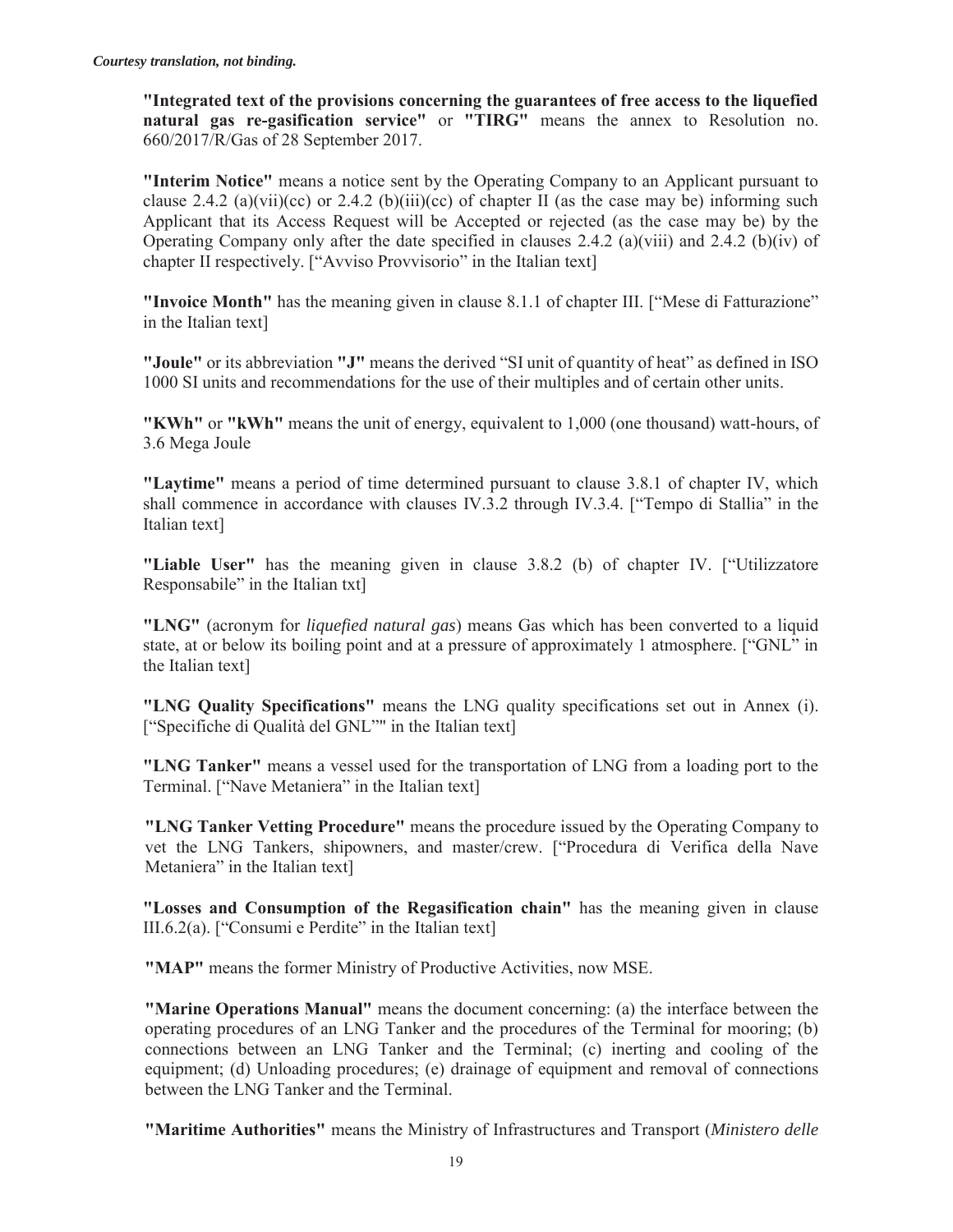*infrastrutture e dei trasporti*) and the port authority (*Capitaneria di porto*) of Chioggia. ["Autorità Marittime" in the Italian text]

**"Maritime Charges"** means (i) charges established by any authority with jurisdiction over the Terminal payable by the owner or charterer of an LNG Tanker including charges related to immigration and customs clearance for the LNG Tanker and its crew and harbour master dues and (ii) other expenditures normally attributable to an LNG Tanker arising from the delivery of LNG at the Terminal and include expenditures relating to pilotage, towage, escort or watch vessels, line handling and light dues. ["Oneri Marittimi" in the Italian text]

**"Maritime Regulations"** means the regulations, administrative provisions, acts and/or other provisions issued by the Maritime Authorities for the co-ordination of movement of LNG Tankers. ["Regolamenti Marittimi" in the Italian text]

**"Maximum Daily send-out":** is the maximum volume flow, expressed in Sm3/day, as published on the Operating Company's Electronic Communication System (www.adriaticlng.it)

**"MICA"** means the Ministry of Industry, Trade and Crafts. ["MICA" in the Italian text]

**"MJ"** means Mega Joule, which is equal to 1,000,000 Joule.

**"Modified Acceptance"** means a written counter-proposal pursuant to sub-section V of article 1326 of the Italian civil code to enter into a Non-Foundation Capacity Agreement (a) for a different portion of Terminal Capacity, (b) for a different number of Unloading Slots, (c) from an alternative start date, (d) for an alternative duration, and/or (e) subject to different conditions, than that specified in the relevant Access Request, which counter-proposal is: (a) submitted to the relevant Applicant by the Operating Company pursuant to the relevant provisions of chapter II; (b) irrevocable pursuant to article 1329 of the Italian civil code for the period determined in accordance with clauses  $2.4.2$  (a)(vii)(bb) or  $2.4.2$  (b)(iii)(bb) of chapter II (as the case may be); and (c) substantially in the form provided at Annex (a). ["Accettazione Modificata" in the Italian text]

**"Month"or "Month M"** means a period beginning at 06:00 hours on the first Day of a calendar month and ending at 06:00 hours on the first Day of the following calendar month, and **"Monthly"** shall be construed accordingly. ["Mese" and "Mensile" in the Italian text]

**"Monthly Adjustment"** has the meaning given in clause 8.1.1(a)(iii) of chapter III. ["Adeguamento Mensile" in the Italian text]

**"Monthly Invoiced Quantity"** has the meaning given in clause 8.1.1(a) of chapter III. ["Quantità Mensile Fatturata" in the Italian text]

**"Monthly Make-Up Euro"** has the meaning given in clause 8.1.2(c) of chapter III. ["Ammontare Mensile di Make-up" in the Italian text]

**"Monthly Make-Up Quantity"** has the meaning given in clause 8.1.2(a) of chapter III. ["Quantità Mensile di Make-up" in the Italian text]

**"Moody's"** means Moody's Investors Service Inc. (or its successor). ["Moody's" in the Italian text]

**"MSE"** means the Ministry for Economic Development, formerly the MAP.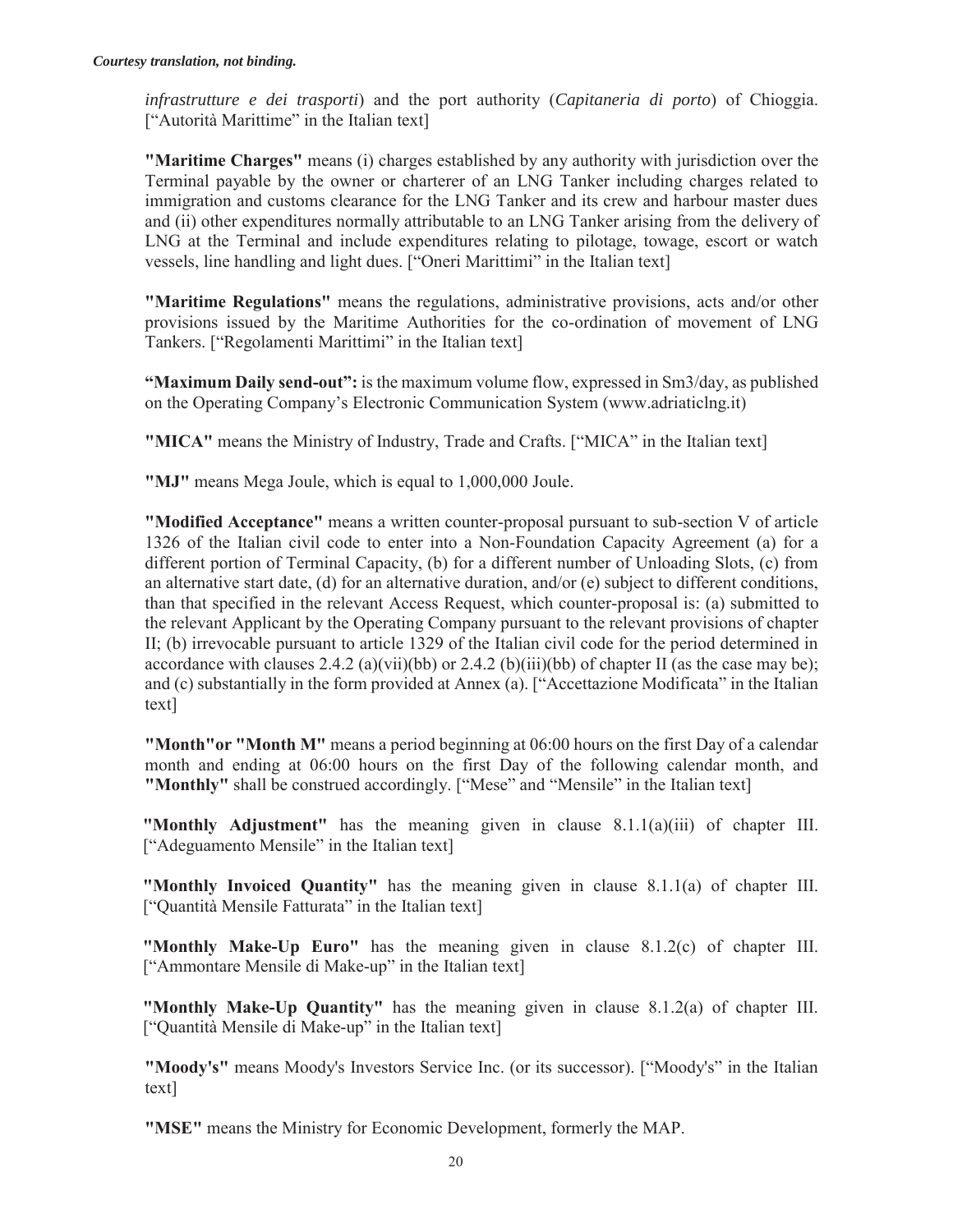**"MWh"** means megawatt, which is equal to 1,000 (one thousand) kilowatt hour

**"Net Present Value"** has the meaning given in Annex (g). ["Valore Attuale Netto" in the Italian text]

**"Net Unloaded LNG"** means, following Completion of Unloading, the quantity of LNG that has been Unloaded from an LNG Tanker less any quantity of LNG corresponding to the quantity of Gas that has been transferred back to such LNG Tanker from the Terminal via the vapour return line in order to facilitate the Unloading. ["GNL Scaricato Netto" in the Italian text]

**"Non-Foundation Capacity"** means Terminal Capacity less Foundation Capacity. ["Capacità Regolata" in the Italian text]

**"Non-Foundation Capacity Agreement"** means a Capacity Agreement entered into by the Operating Company and a User pursuant to clause 2.4.2 of chapter II in respect of Non-Foundation Capacity. ["Contratto per la Capacità Regolata" in the Italian text]

**"Non-Foundation Capacity User"** means a User that has entered into a Non-Foundation Capacity Agreement. ["Utilizzatore della Capacità Regolata" in the Italian text]

**"Notice of Readiness"** has the meaning given in clause IV.2.5. ["Avviso di Prontezza"" in the Italian text]

**"Off-Spec Gas"** means Gas which does not comply with the Gas Quality Specifications. ["Gas Fuori Specifica" in the Italian text]

**"Off-Spec LNG"** means LNG which does not comply with the LNG Quality Specifications. ["GNL Fuori Specifica" in the Italian text]

**"OCIMF"** means the Oil Companies International Marine Forum. ["OCIMF" in the Italian text]

**"Operating Company"** has the meaning given in the first recital. ["Gestore" in the Italian text]

**"Parent Company"** means a company that directly or indirectly controls another company pursuant to and for all legal purposes of article 2359, sub-section I, number (1) of the Italian civil code. ["Società Controllante" in the Italian text]

**"Party"** or **"Parties"** means the Operating Company and/or the relevant User, as applicable. ["Parte" or "Parti" in the Italian text]

**"Parties' Data"** has the meaning given in clause III.18.6. ["Dati delle Parti" in the Italian text]

**"Peak Shaving Service"** means an Additional Service as defined under the Ministerial Decrees of 19 April 2013 and 18 October 2013, for which the Operating Company makes available Temporary Storage of LNG in order to meet the demand of the Balancing Operator, to ensure the security of supply of the national gas system, according to the Gas Redelivery principles related to the Peak Shaving Service as of article 6.1.5 of chapter III.

**"Pilot Boarding Station"** means the area near the Terminal the co-ordinates of which have been established by the Operating Company in accordance with instructions given by the Maritime Authorities. ["Punto di Imbarco Pilota" in the Italian text]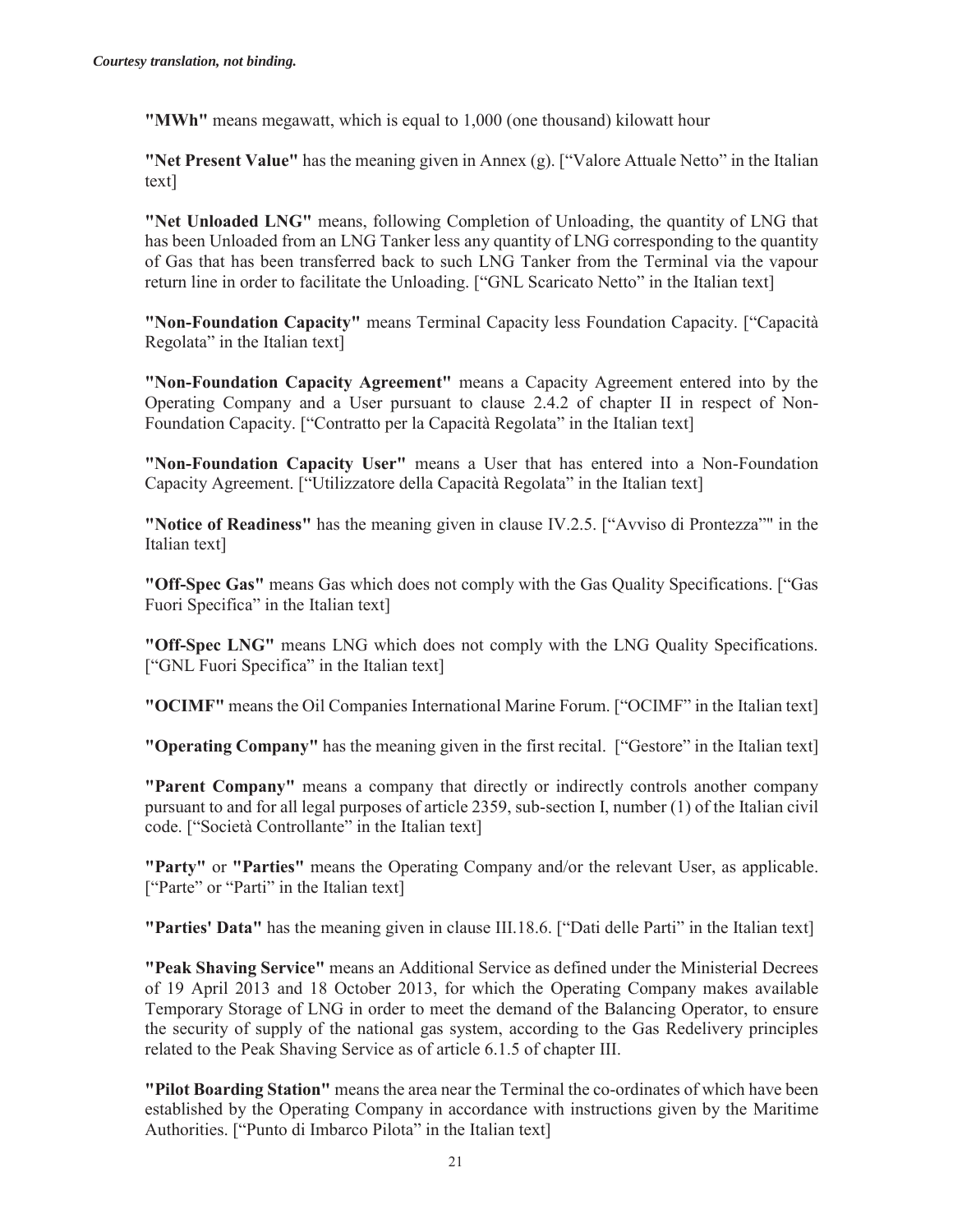**"Platform for the allocation of the regasification capacity"** or **"PAR"** is the platform for the allocation of the regasification capacity organized and managed by GME through which the procedures for the allocation of the regasification capacity are carried out and whose operating rules are contained in the relative PAR rules, prepared by GME and approved by ARERA

**"Quantity Scheduled or Released"** has the meaning given in clause 8.1.1 (a)(ii) of chapter III. ["Quantità Programmata o Rilasciata" in the Italian text]

**"Quantity Unloaded"** has the meaning given in clause 8.1.1 (a)(i) of chapter III. ["Quantità Scaricata" in the Italian text]

**"Quotation Date"** means, in relation to any six (6) month period for the purpose of establishing EURIBOR quotations, the day which is two (2) Business Days prior to the first day of such period. ["Data di Quotazione" in the Italian text]

**"Reasonable and Prudent Operator"** means a person who applies standards, practices and procedures generally followed and approved by persons participating in the LNG and/or Gas industry in Europe with respect to the general conduct of such person's undertaking and such degree of skill, diligence, prudence and foresight as would reasonably and ordinarily be exercised by a skilled and experienced person engaged in undertakings of a similar nature to those contemplated by the Regasification Code, who takes into account the interests of the other party and complies with all Regulations and any other laws, regulations, administrative and judicial provisions and such like applicable to such person. ["Operatore Ragionevole e Prudente" in the Italian text]

**"Reclaim Declaration"** means a declaration to reclaim Released Capacity submitted to the Operating Company by a User pursuant to clause II.2.6 (c) of chapter II which shall be in the form provided in Annex (f). ["Dichiarazione di Recupero" in the Italian text]

**"Reconciliation Statement"** has the meaning given in clause 8.9.1 of chapter III. ["Rendiconto di Riconciliazione" in the Italian text]

**"Redelivery Point"** means the Cavarzere Entry Point where the Operating Company makes the Gas, object of the Regasification Service of which the Users are the holders, available to the Transportation Company, which takes it over for the return to the same Users as part of the transportation service pursuant to Art.13 of TIRG. ["Punto di Riconsegna" in the Italian text]

**"Redelivery Programme"** means the program that identifies the amount of Gas scheduled to be redelivered to an User in a given Day of a given Month and has the meaning assigned to it in clause 6.1.3 of chapter III.

**"Redelivery Programme Proposal"** means the program proposal made by the Operating Company to each User which identifies the amount of Gas scheduled to be Redelivered each Day of a given Month according to the Redelivery Procedure as of Annex (k) ("Procedura per la definizione della Proposta di Programma di Riconsegna").

**"Redelivery Program Variation"** means the additional increase or decrease change in the Redelivery of Gas during the Month as per the Redelivery Program/Adjusted Redelivery Program/Bimonthly Redelivery Program/Adjusted Bimonthly redelivery Program/ Spot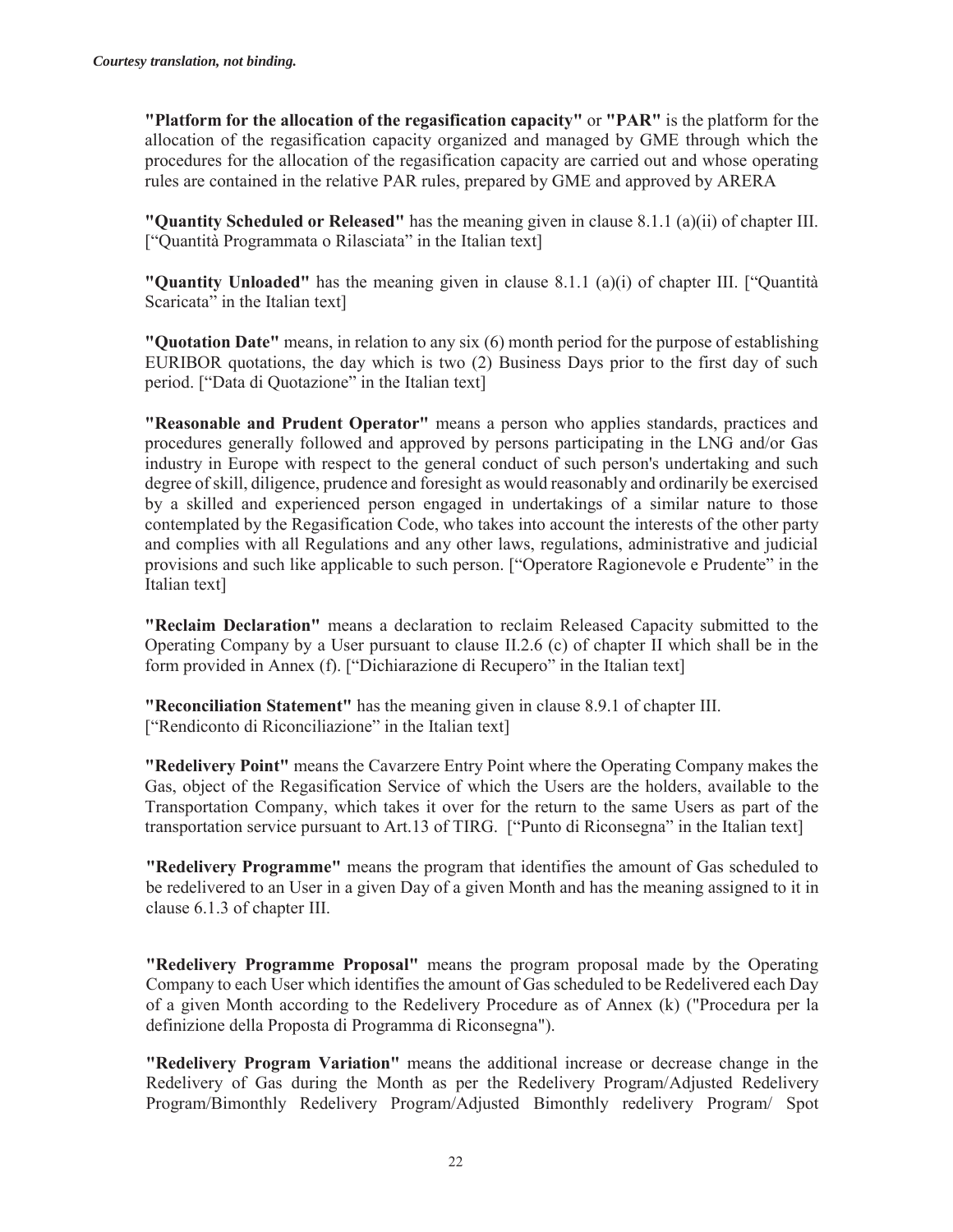Redelivery Program/Adjusted Spot Redelivery Program, for all intents and purposes of article II.3.7 and as better described in Annex (o).

**"Redelivery Service"** means the performance by the Operating Company of (i) the obligations it has assumed under the Transportation Contract and (ii) the other obligations envisaged by the Regasification Code, in order to make the Gas available to the User at the Redelivery Point, and "**Redeliver**", **"Redelivery"** and **"Redelivered"** shall be construed accordingly. ["Servizio di Riconsegna", "Riconsegnare", "Riconsegna" and "Riconsegnato" in the Italian text]

**"Redelivery Service Costs"** means, with respect to a User, the sum of the Grid Capacity Charge and the Variable Transportation Charge. ["Costi del Servizio di Riconsegna" in the Italian text]

**"Regasification"** means the activities of (a) extraction of LNG from the storage tanks, (b) its pressurisation (c) its conversion from a liquid to a gaseous state, and (d) making it available for injection into the Grid at the Cavarzere Entry Point and "**Regasify**" and "**Regasified**" shall be construed accordingly. ["Rigassificazione" in the Italian text]

**"Regasification Code"** means this document (including the Annexes hereto) adopted by the Operating Company pursuant to article 24, sub-section 5 of the Decree. ["Codice di Rigassificazione" in the Italian text]

**"Regasification Service"** means, the receipt of LNG Tankers, Unloading, Storage, Regasification of LNG and Redelivery at the point where the Terminal is connected to the transmission system of the energy equivalent of gas of the LNG delivered, less Losses and Consumption of the Regasification chain. ["Servizio di Rigassificazione" in the Italian text]

**"Regasification Service Charge"** means, with respect to a User, the Capacity Charge ["Tariffa per il Servizio di Rigassificazione" in the Italian text]

**"Regulations"** means all laws, regulations, administrative and judicial provisions, acts, and/or other provisions issued by any Competent Authority, including the Decree and the Maritime Regulations. ["Normativa Applicabile" in the Italian text]

**"Regulatory Authority for electricity gas and water system"** means the Regulatory Authority for electricity gas and water system (*Autorità per l'energia elettrica il gas e il sistema idrico*) established by law no. 481 of 14 November 1995 with, *inter alia*, the responsibility of regulating and controlling the gas and electric power sectors. ["Autorità per l'Energia elettrica il gas e il sistema idrico" in the Italian text]

**"Released Capacity"** means, in respect of any User, the Released Foundation Capacity and/or the Released Non-Foundation Capacity of such User. ["Capacità Rilasciata" in the Italian text]

**"Release Declaration"** means a declaration of release of Subscribed Capacity submitted to the Operating Company by a User pursuant to clause II.2.6(a) which shall be in the form provided in Annex (e). ["Dichiarazione di Rilascio" in the Italian text]

**"Released Foundation Capacity"** means any Subscribed Foundation Capacity which any User has released pursuant to clause II.2.6 (a) of chapter II, or which is deemed to have been released pursuant to clause 3.2.2 of chapter II, less any such capacity that is reclassified as Released Non-Foundation Capacity pursuant to clause 2.4.2 (a) of chapter II. Such capacity shall cease to be Released Foundation Capacity on the date when and to the extent that (a) the Operating Company enters into one or more new Capacity Agreement(s) for such Released Capacity, or (b) a User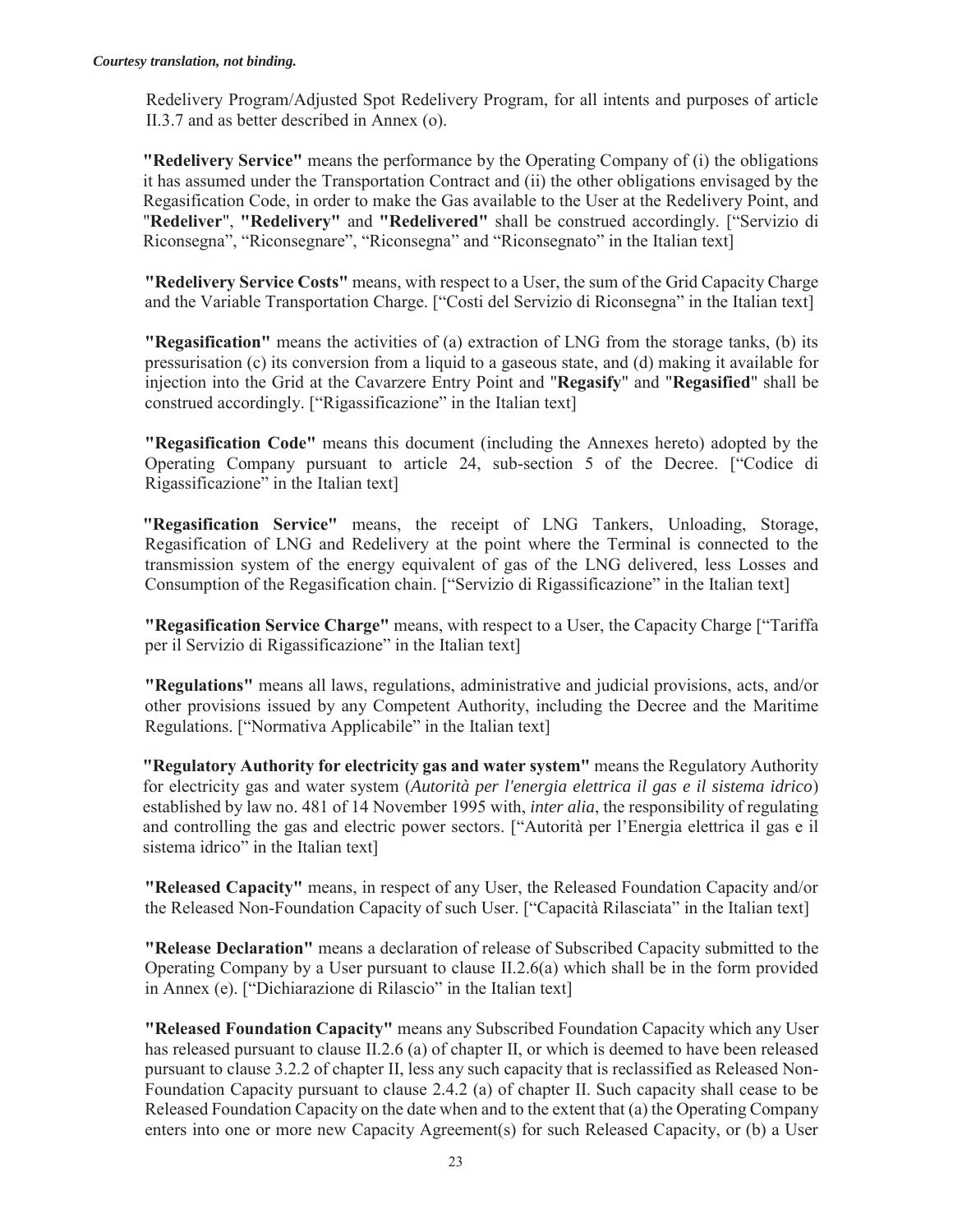has reclaimed such Released Foundation Capacity pursuant to clause II.2.6(c). ["Capacità Esentata Rilasciata" in the Italian text]

**"Released Non-Foundation Capacity"** means any Subscribed Non-Foundation Capacity which any User has released pursuant to clause II.2.6 (a), or which is deemed to have been released pursuant to clause 3.2.2 of chapter II, plus any Released Foundation Capacity that is reclassified as Released Non-Foundation Capacity pursuant to clause 2.4.2 (a)(i) of chapter II. Such capacity shall cease to be Released Non-Foundation Capacity on the date when and to the extent that (a) the Operating Company enters into one or more new Capacity Agreement(s) for such Released Non-Foundation Capacity, or (b) a User has reclaimed such Released Capacity pursuant to clause II.2.6 (c). ["Capacità Regolata Rilasciata" in the Italian text]

**"Representations"** has the meaning given in clause 2.4.1 of chapter III. ["Dichiarazioni" in the Italian text]

**"S&P"** means Standard & Poor's Rating Services, a division of the McGraw Hill Companies, Inc. (or its successor). ["S&P" in the Italian text]

**"Second Exchanging User"** has the meaning given in clause 12.1.1 of chapter III. ["Secondo Utilizzatore Scambiante" in the Italian text]

**"Scheduled Arrival Range"** means (a) the first forty-eight (48) hours of an Unloading Slot for LNG Tankers that load LNG at a port located outside the Mediterranean Sea or (b) the first twenty-four (24) hours of an Unloading Slot for LNG Tankers that load LNG at a port located within the Mediterranean Sea, during which an LNG Tanker is scheduled to tender its Notice of Readiness or (c) for Spot Capacity, the period of time specified by the Operating Company pursuant to clause II.2.3 (e) of chapter II. ["Cancello di Accettazione" in the Italian text]

**"Service"** means collectively (i) the Regasification Service and (ii) the Redelivery Service. ["Servizio" in the Italian text]

**"Service Conditions"** has the meaning given in clause III.2.3. ["Requisiti per il Servizio" in the Italian text]

**"Shipowner"** means any person (including any Applicant or User) who operates and/or is deemed to operate and/or owns an LNG Tanker pursuant to article 265 and/or article 272 and subsequent articles of the Italian navigation code or pursuant to any other applicable law. ["Armatore" in the Italian text]

**"SIGTTO"** means the Society of International Gas Tanker and Terminal Operators. ["SIGTTO" in the Italian text]

**"Sm3"** means the quantity of Gas, free of water vapour, occupying the volume of one (1) Cubic Metre at the temperature of 15 $\degree$ C and absolute pressure of 1.01325 Bar. ["Sm<sup>3</sup>" in the Italian text]

**"Specific Density"** means the ratio between the mass of a volume of Gas and the mass of a corresponding volume of dry air at the same temperature  $(15^{\circ}C)$  and pressure  $(1.01325 \text{ Bar})$ conditions. ["Densità Relativa" in the Italian text]

**"Spot Capacity"** means the Capacity for the Spot Service. ["Capacità Spot" in the Italian text]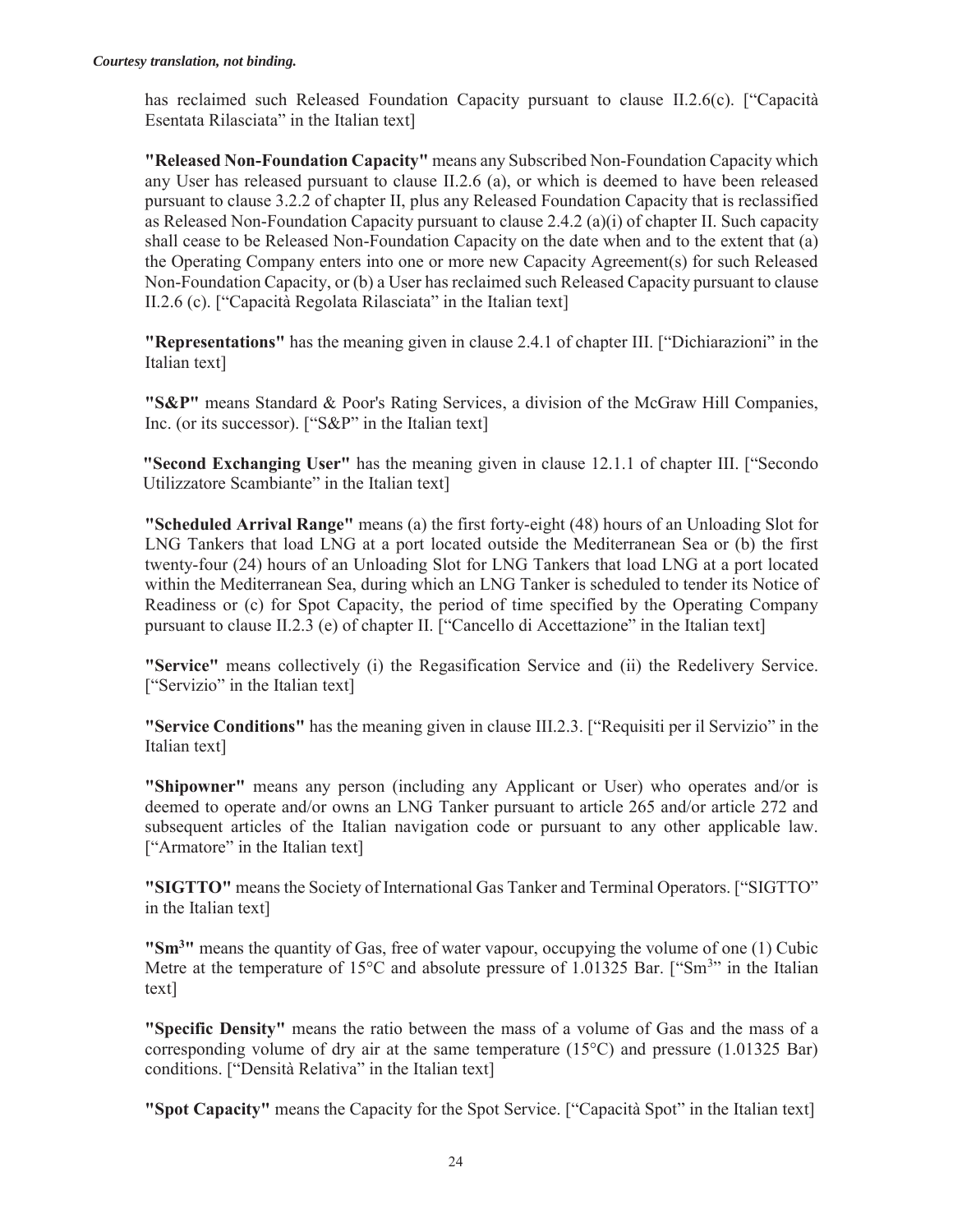**"Spot Capacity Agreement"** means a Capacity Agreement entered into by the Operating Company and a User pursuant to clause 2.4.3 of chapter II in respect of Spot Capacity. ["Contratto per la Capacità Spot" in the Italian text]

**"Spot Redelivery Period"** means the specific period of time, as stipulated in the applicable Spot Capacity Agreement, during which the Operating Company is scheduled to complete the Redelivery Service with respect to the LNG volume delivered during a Spot User's Unloading Slot. ["Periodo di Riconsegna per l'Utilizzatore della Capacità Spot" in the Italian text]

**"Spot Redelivery Programme"** has the meaning given in article 6.1.3 of chapter III. ["Programma di Riconsegna Spot" in the Italian text]

**"Spot Regasification Service"** means the Regasification Service according to point m. of paragraph 1 of article 1 of the TIRG, issued with reference to a single Discharge to be carried out on an established date identified by the Terminal following the definition of the Three Month Schedule

**"Spot User"** means a User that has entered into a Spot Capacity Agreement. ["Utilizzatore della Capacità Spot" in the Italian text]

**"Spot Cargo"** means any cargo of LNG which is delivered, or is scheduled to be delivered, to the Terminal pursuant to a Spot Capacity Agreement. ["Carico Spot" in the Italian text]

**"Spot Unloading Schedule"** means a schedule for Unloading a Spot Cargo which is set pursuant to clause II.3.4. ["Programma Spot" in the Italian text]

**"Start-up of Commercial Operations"** means the date on which the first Unloading of LNG at the Terminal occurs pursuant to a Capacity Agreement that is  $2<sup>nd</sup>$  (second) November 2009 (two thousand and nine). ["Inizio delle Operazioni Commerciali" in the Italian text]

**"Storage"** means the storage of LNG in storage tanks at the Terminal, as more fully described in clause II.1.1 (b) of chapter II. ["Stoccaggio" in the Italian text]

**"Subsidiary"** means any company directly or indirectly controlled by, or under the joint control of, another company pursuant to article 2359, sub-section I, numbers (1) and (2) of the Italian civil code. ["Società Controllata" in the Italian text]

**"Subscribed Capacity"** means, in respect of any User, the Subscribed Foundation Capacity, Subscribed Non-Foundation Capacity or Subscribed Spot Capacity, as the case may be, subscribed by such User pursuant to the relevant Capacity Agreement. ["Capacità Sottoscritta" in the Italian text]

**"Subscribed Foundation Capacity"** means the portion of Foundation Capacity that is the object of Foundation Capacity Agreement(s). ["Capacità Esentata Sottoscritta" in the Italian text]

**"Subscribed Non-Foundation Capacity"** means the portion of the Non-Foundation Capacity that is the object of Non-Foundation Capacity Agreement(s). ["Capacità Regolata Sottoscritta" in the Italian text]

**"Subscribed Spot Capacity"** means the portion of the Capacity for the Spot Service that is the object of Spot Capacity Agreement(s). ["Capacità Spot Sottoscritta" in the Italian text]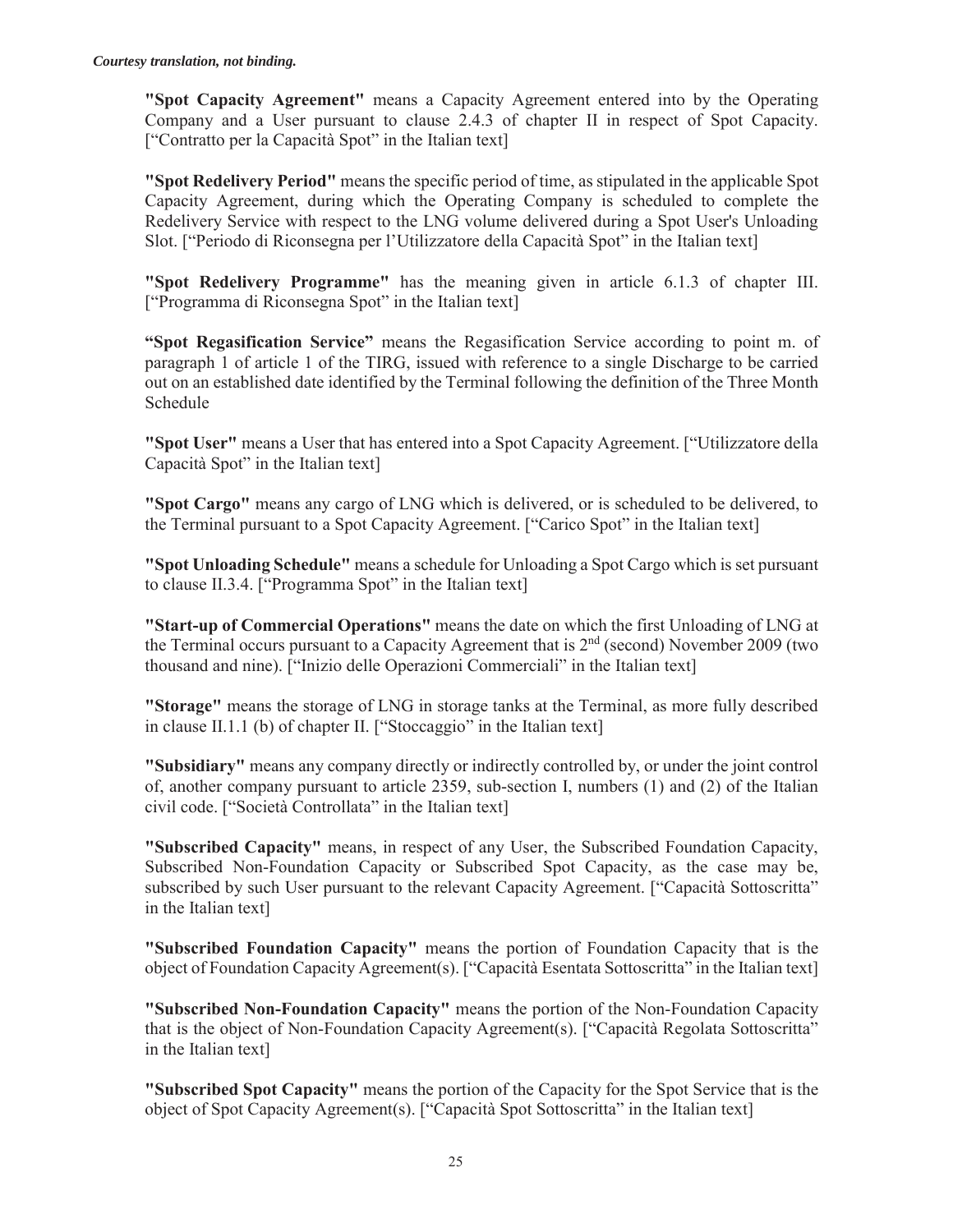**"Subscription Allocation Criteria"** means the ranking priority for Access Requests as set forth in clause 2.4.2 (a)(iii), (iv), (v), and (vi) of chapter II. ["Criteri per il Conferimento" in the Italian text]

**"Subscription Month"** means the Month during which a Annual or Infra-Annual Subscription Process is taking place. ["Mese di Sottoscrizione" in the Italian text]

**"System"** means the data processing platform for the Redelivery of Gas injected into the Grid at the Redelivery Point, according to the Snam Rete Gas network code.

#### **"Technical Disputes"** means:

- (a) any dispute on technical issues, including any dispute arising out of or in connection with the following:
	- (i) the equipment, performance, operation, maintenance and/or safety of the Terminal; and/or
	- (ii) the interpretation and/or application of any of the Annexes (h) through (o); and/or
	- (iii) the quantity, quality, measurement, allocation, attribution, balancing of any LNG, Gas and/or Losses and Consumption of the Regasification chain;
	- (b) any dispute on whether a particular dispute relates to a technical issue. ["Controversie Tecniche" in the Italian text]

**"Temporary Storage Service"**, means an additional service defined as per the TIRG, for which the Operating Company makes available to its Users a service of temporary storage of LNG and subsequent Redelivery of Gas.

**"Temporary Storage Service Charge"** significa gli importi dovuti da un Utente al Gestore ai sensi dell'articolo 8.1.1. del Capitolo III.

**"Tender procedure for the Peak Shaving Service"** means the public tender procedure defined by the Operating Company to identify parties willing to offer the Peak Shaving Service, as approved by the MSE and published by the Operating Company on the Electronic Communication System.

**"Terminal Capacity"** means the capacity of the Terminal in any Year, expressed as volumes of LNG that can be Unloaded and the maximum number of Unloadings during such Thermal Year, as determined by the Operating Company pursuant to clause 2.1.1 of chapter II. ["Capacità Provvisoria del Terminale" in the Italian text]

**"Terminal"** means the offshore regasification plant located at an approximate water depth of 30 metres in the Adriatic Sea in Italian territorial waters at approximately lat. 45°05' N, long. 12°35' E approximately 17 km offshore Porto Levante (Rovigo), comprising a gravity-based structure for the docking of LNG Tankers and certain other facilities, all as better described in clause II.1. The plant location is provided in annex (l) ["Terminale" in the Italian text]

**"Terminal Insurance Policy"** has the meaning given in clause III.11.1. ["Polizza Assicurativa del Terminale" in the Italian text]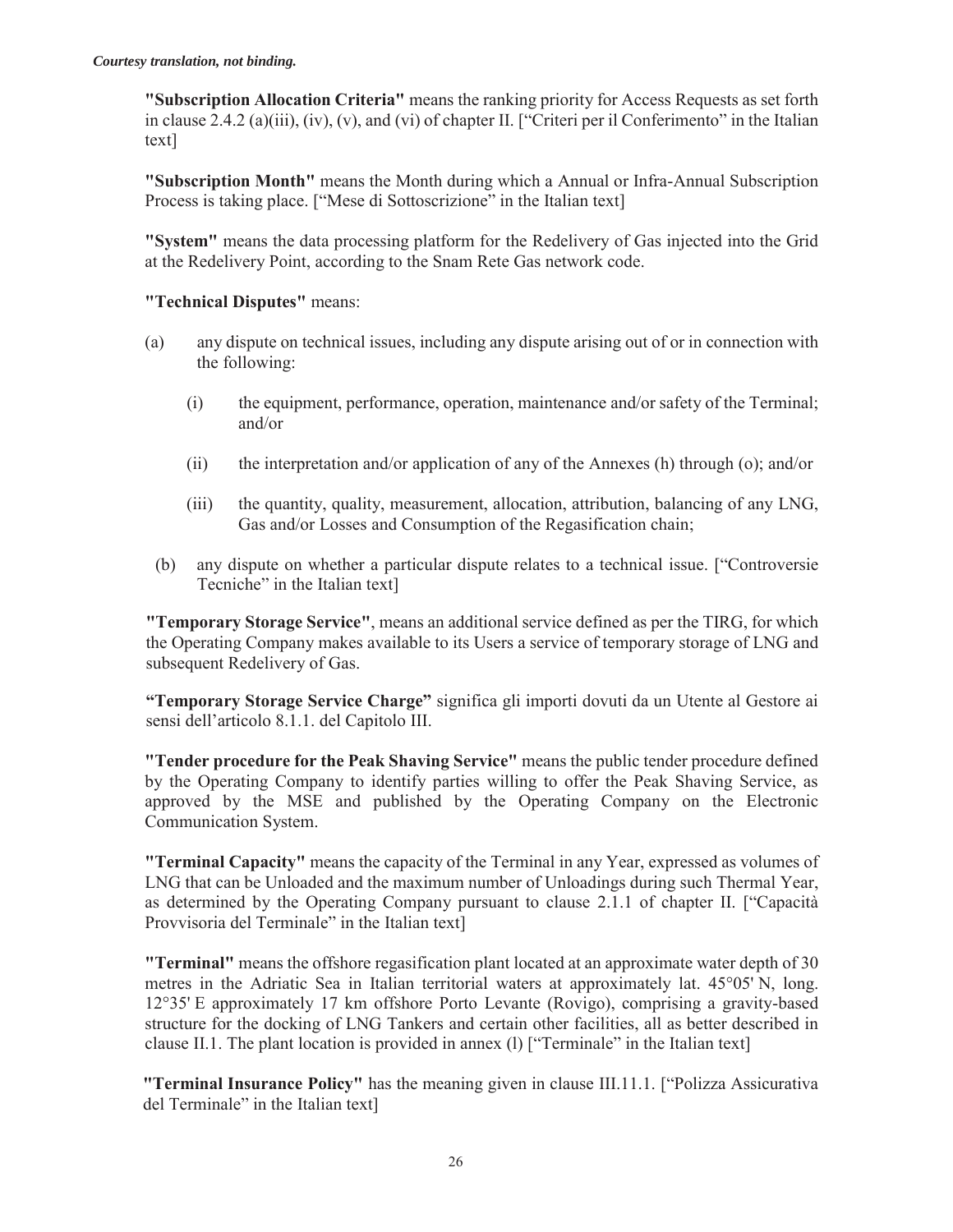**"Terminal Regulations"** means the rules and procedures set forth by the Operating Company for all operations at the Terminal from an LNG Tanker docking to undocking, such rules being in compliance with the Maritime Regulations and all other relevant Regulations. ["Regolamenti del Terminale" in the Italian text]

**"Thermal Year"** means that period commencing at 06:00 hours on the 1st of October and ending on the immediately succeeding 1st of October at 06:00 hours. ["Anno Termico" in the Italian text]

**"Three (3) Month Schedule"** means the three (3) Month schedule of the relevant Unloading Slots that the Operating Company provides to each User pursuant to clause 3.3.2 of chapter II. ["Programma Trimestrale" in the Italian text]

**"Three (3) Month Schedule Preferences"** has the meaning given in clause 3.3.1 of chapter II. ["Preferenze per la Programmazione Trimestrale" in the Italian text]

**"TJ"** means Tera Joule, which is equal to 1,000,000,000,000 Joule.

**"Total Term"** means the period starting on the commencement date specified in the relevant Capacity Agreement and ending on the expiry date specified in such Capacity Agreement. ["Durata Totale" in the Italian text]

**"Transferring User"** has the meaning given in clause 12.1.1 of chapter III. ["Assegnante" in the Italian text]

**"Transportation Contract"** means any contract entered into by the Operating Company, on behalf of the Users, and the Transportation Company to secure access to the Grid for the Users, in accordance with the provisions of articles 3 and 6 of the ARERA Resolution no. 168 of 31 July 2006. ["Contratto di Trasporto" in the Italian text"]

**"Transportation Company"** means the person or persons which, from time to time and for the purpose of article 8 of the Decree, transports Gas directly after the Cavarzere Entry Point. ["Impresa di Trasporto" in the Italian text]

**"Transport System User"** means any transport service user indicated by the User to the Operating Company, for the full or partial division of their own Gas as per art. 13 of TIRG and according to the rules defined in articles 6.1.3 and 6.1.4 of chapter III and in Annex (k) ("Procedure per la definizione della Proposta di Programma di Riconsegna").

**"Unloading"** means the technical operations (following the mooring of an LNG Tanker at the Terminal and the safe setting of the receiving equipment) used to transfer an LNG Tanker's cargo to the Terminal's storage tanks, in accordance with the procedures provided in the Marine Operations Manual, and **"Unload"** and **"Unloaded"** and similar expressions shall be construed accordingly. ["Discarica", "Scaricare" and "Scaricato" in the Italian text]

**"Unloading Slot"** means the period of time during which an LNG Tanker is scheduled to arrive, Unload and leave the berth, which period shall in all cases commence at 12:00 hours and end (a) seventy-eight (78) consecutive hours later for LNG Tankers that load LNG at a port located outside the Mediterranean Sea or (b) fifty-four (54) consecutive hours later for LNG Tankers that load LNG at a port located within the Mediterranean Sea or (c) for Spot Capacity, at the time specified by the Operating Company pursuant to clause II.2.3(e). ["Slot di Discarica" in the Italian text]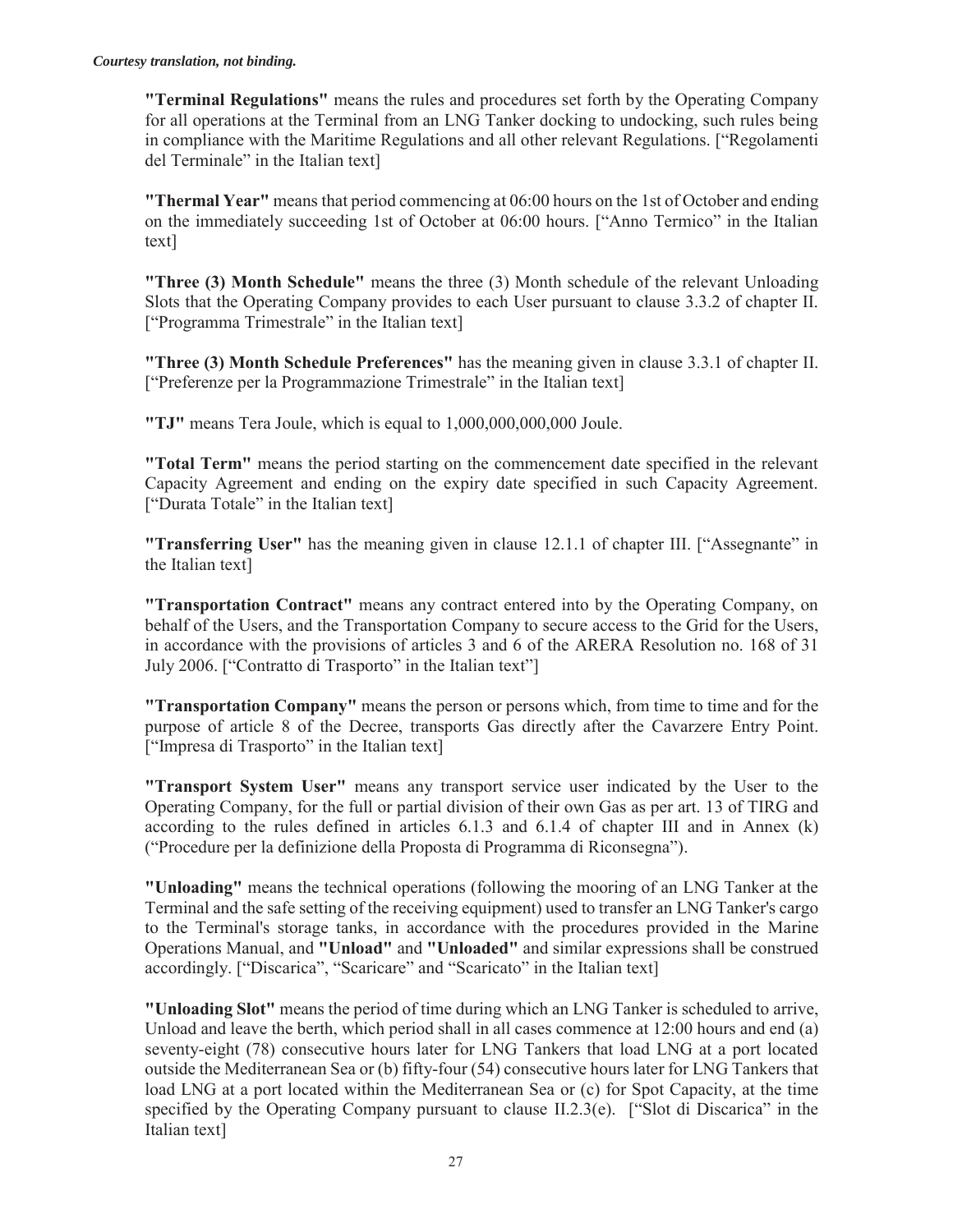**"Unloading Slot Unavailability Period"** has the meaning given in clause 3.7.1 of chapter II. ["Periodo di Indisponibilità degli Slot di Discarica" in the Italian text]

**"Unsubscribed Capacity"** means the aggregate of any Available Capacity, Unsubscribed Foundation Capacity and Spot Capacity available for subscription. ["Capacità Non Sottoscrittà" in the Italian text]

**"Unsubscribed Foundation Capacity"** means Foundation Capacity that is not subject to a Capacity Agreement. ["Capacità Esentata Non Sottoscritta" in the Italian text]

**"Unsubscribed Non-Foundation Capacity"** means Non-Foundation Capacity that is not subject to a Capacity Agreement. ["Capacità Regolata Non Sottoscritta" in the Italian text]

**"USD"** means United States Dollars, the lawful currency of the United States of America. ["Dollari Usa" in the Italian text]

**"User"** means any person to whom Terminal Capacity or Spot Capacity is allocated and to whom the Operating Company provides the Service pursuant to a Capacity Agreement entered into between such person and the Operating Company. ["Utilizzatore" in the Italian text]

**"User Insurance Policy"** has the meaning given in clause III.11.2. ["Polizza Assicurativa dell'Utilizzatore" in the Italian text]

**"Variable Transportation Charge"** means the amount payable by a User to the Operating Company pursuant to clause 8.1.1 (g) of chapter III. ["Corrispettivo Variabile di Trasporto" in the Italian text"]

**"Virtual Trading Point" or "PSV"** means the point between the entry points and the exit points of the National Grid as defined in the Decree MICA 22 December 2000 published in the Gazzetta Ufficiale, general series 18 of 23 November 2001, at which the Grid users can make, on a daily basis, trading and gas transactions at the National Grid.

**"Wobbe Index"** means the Gross Heating Value on a volumetric basis at specified reference conditions divided by the square root of the Specific Density at the same specified metering reference conditions of Gas. ["Indice di Wobbe" in the Italian text]

**"Year"** means the time period beginning at 06:00 hours on the 1st of January of any calendar year and ending at 06:00 hours on the 1st of January of the immediately following calendar year. ["Anno" in the Italian text]

#### **I.1.2 Interpretation**

- 1.2.1 Except as otherwise specifically stated, reference to articles, clauses, chapters or Annexes shall be to articles, clauses and chapters of, Annexes to, this Regasification Code.
- 1.2.2 The heading of each article, clause or chapter of the Regasification Code has been written solely for reference purposes and should not be used in the interpretation of the Regasification Code and/or any Capacity Agreement.
- 1.2.3 Save where otherwise required from the context, terms used in the singular also refer to the plural and vice versa, and masculine pronouns may also refer to feminine subjects.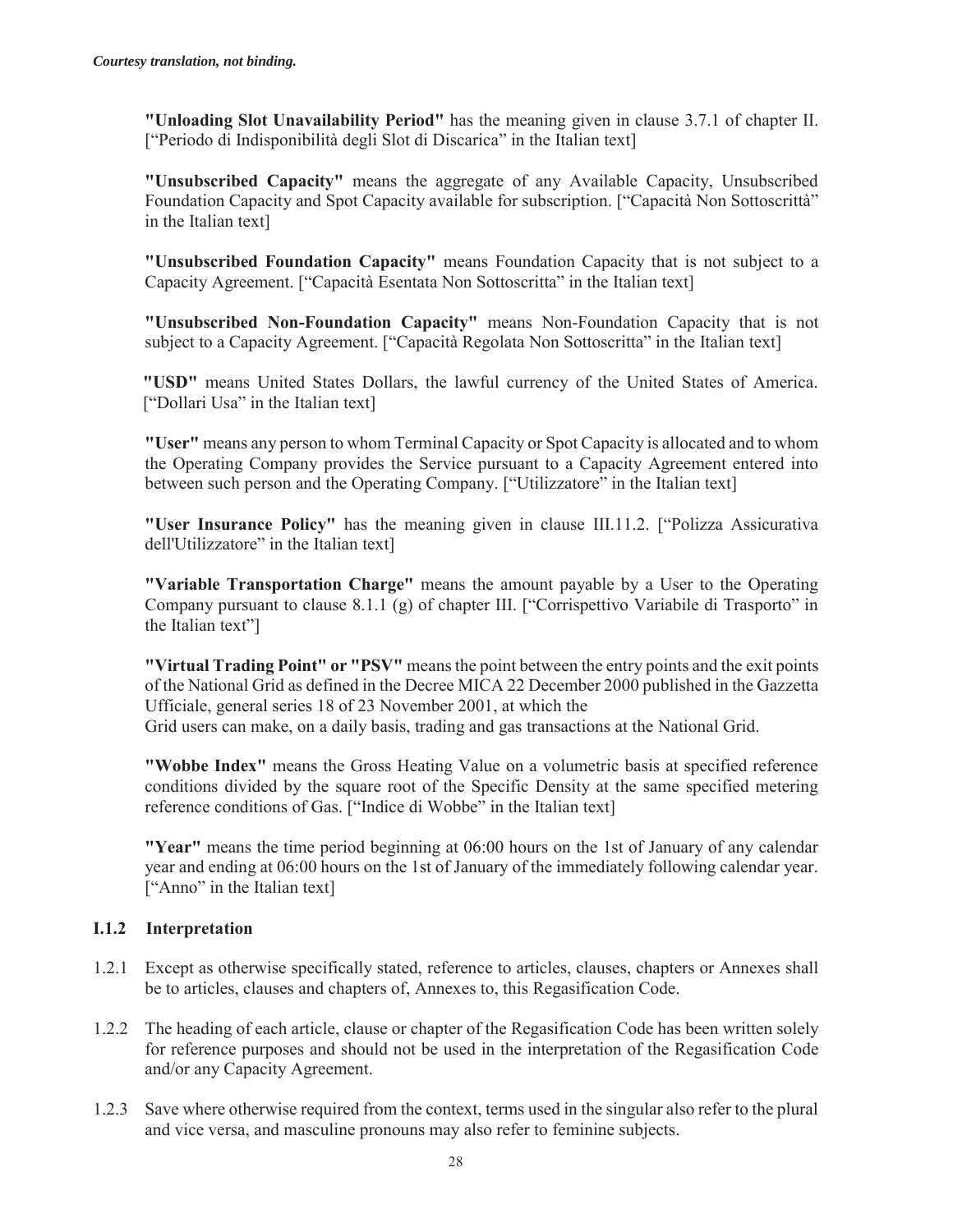- 1.2.4 The terms "including" and "include" shall be construed to be without limitation.
- 1.2.5 All units of measurement used in this Regasification Code and not defined in clause I.1.1 of chapter I will be determined in accordance with the "*Système Internationale d'unités*", published by *Bureau International des Poids et Mesures*.
- 1.2.6 A reference to a document, the Regasification Code or a Capacity Agreement includes a reference to that document, the Regasification Code or that Capacity Agreement as amended, supplemented, superseded, or renewed from time to time in accordance with its terms; and where reference is made to any Regulations or other laws, regulations, administrative or judicial provisions or such like, this will include all enactments, amendments, modifications of, or other laws, regulations, administrative or judicial provisions amending, modifying, or superseding, any of the same from time to time.
- 1.2.7 A reference to any person includes its successors, assignees and transferees and in the case of a User, its Transferees.
- 1.2.8 In the event of any discrepancy between the provisions contained in chapters I to IV of the Regasification Code and any Annex, the provisions in chapters I to IV of the Regasification Code shall prevail.
- 1.2.9 The Regasification Code has been drafted, and each Capacity Agreement shall be drafted and executed, in the Italian language, which shall be regarded as the sole authoritative and official language and shall be the sole language to be referred to in construing or interpreting the Regasification Code and any Capacity Agreement, notwithstanding any translation of the Regasification Code and any Capacity Agreement into any other language.
- 1.2.10 All references to time shall be to Italian time, unless expressly provided otherwise.

#### **I.2 LIST OF ANNEXES**

The following Annexes are integral to and shall form part of the Regasification Code:

- (a) Annex (a), which is composed of five (5) Parts, namely: Part I, being the form of Access Request for all Capacity Agreements other than for any Foundation Capacity Agreement; Part II, being the form of Access Request for Capacity Make-Up; Part III, being the form of Modified Acceptance for Non-Foundation Capacity Agreement; Part IV, being the Non-Foundation Capacity Agreement; and Part V, being the Spot Capacity Agreement;
- (b) Annex (b), which is composed of two (2) Parts, namely: Part I, being the form of undertaking to issue a First Demand Guarantee and Part II, being the form of First Demand Guarantee;
- (c) Annex (c), being the form of First Demand Parent Company Guarantee;
- (d) Annex (d), being the requirements for the Terminal Insurance Policy and User Insurance Policy;
- (e) Annex (e), being the form of Release Declaration;
- (f) Annex (f), being the form of Reclaim Declaration;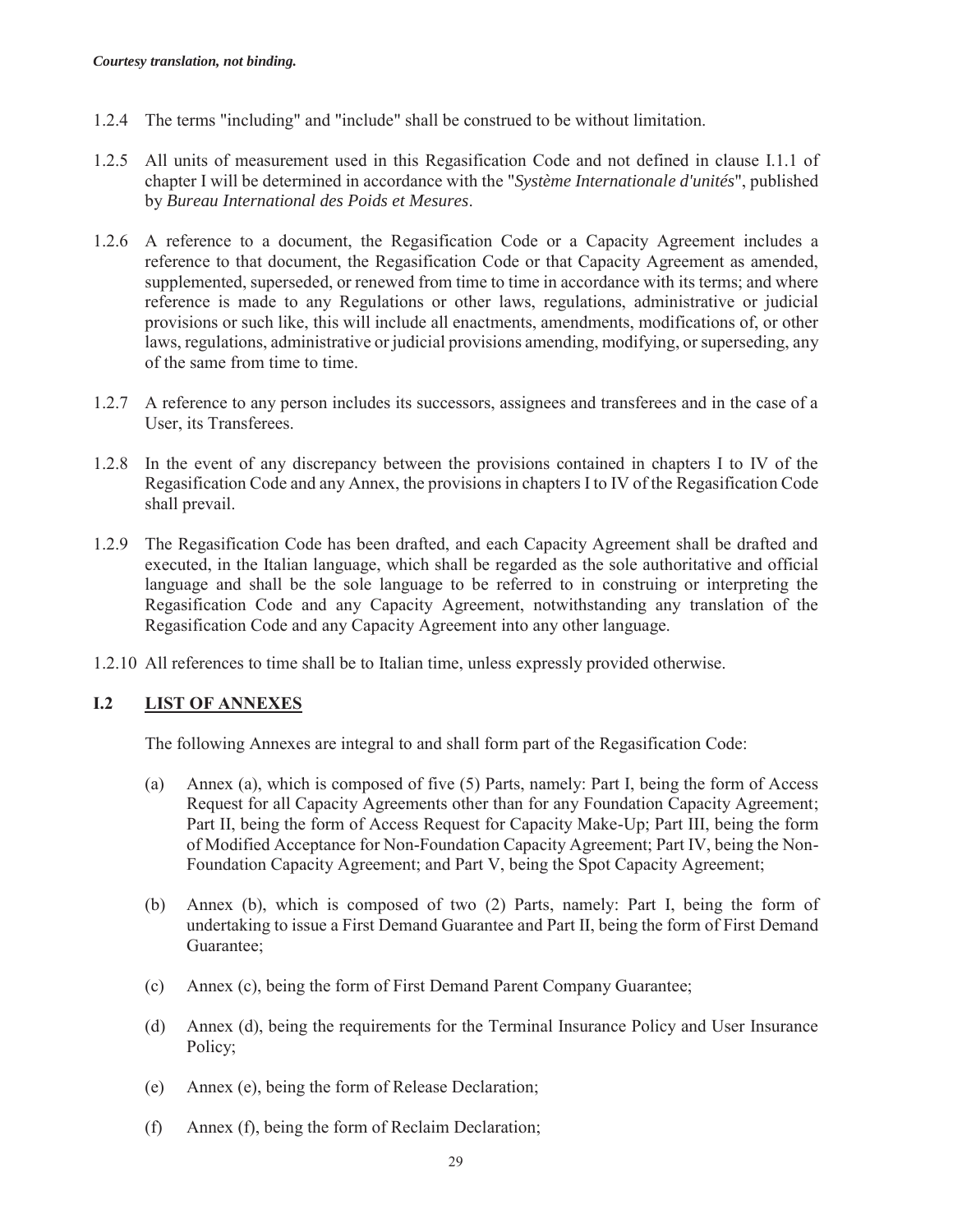- (g) Annex (g), being the definition of and method for calculation of the Net Present Value;
- (h) Annex (h), Gas Quantity, Quality and Pressure Specifications;
- (i) Annex (i), LNG Quantity, Quality and Pressure Specifications;
- (j) Annex (j), Testing and Measuring Methods; and
- (k) Annex (k), Gas Redelivery Procedure for the Redelivery Program Proposal.
- (l) Annex (l), Location of the Terminal
- (m) Annex (m), Plan
- (n) Annex (n), Description of berthing facilities
- (o) Annex (o), Additional services: Flexibility Service and Temporary Storage Service

## **I.3 APPLICABLE LAW**

The Regasification Code and each Capacity Agreement shall be governed by Italian law.

#### **I.4 RESOLUTION OF DISPUTES**

#### **I.4.1 Competence of the Regulatory Authority for Energy Networks and Environment**

According to article 35 of the Decree, disputes arising in relation to access to the natural gas system (as defined in the Decree) shall be settled by the ARERA. The procedure to be followed in such cases shall be established by governmental regulation (to be issued in accordance with the provisions of art. 2, section 24, of Law no. 481 of 14 November 1995).

Until the above mentioned governmental regulation is adopted, any dispute arising out of or in connection with a Capacity Agreement and/or in connection with the Regasification Code shall be settled according to the procedures set forth under clauses I.4.2 and I.4.3 of this chapter I below.

#### **I.4.2 Submission to jurisdiction**

Any and all disputes arising out of or in connection with a Capacity Agreement between the Operating Company and the User which is a Party to such Capacity Agreement and/or in connection with the Regasification Code, other than Technical Disputes referred to in clause I.4.3, shall be subject to the Italian jurisdiction and to the exclusive competence of the Courts of Milan. For the purpose of proceedings (including for the purpose of receiving service of process), each User elects domicile in Milan at the address set out in the relevant Capacity Agreement, as indicated in clause III.16.1 (a)(ii).

#### **I.4.3 Arbitration of Technical Disputes**

If a Party believes that a Technical Dispute has arisen, such Party shall notify the other Party in writing, specifying the events or circumstances that are the object of such Technical Dispute. The Technical Dispute shall be finally settled by an arbitrator, to be appointed by common